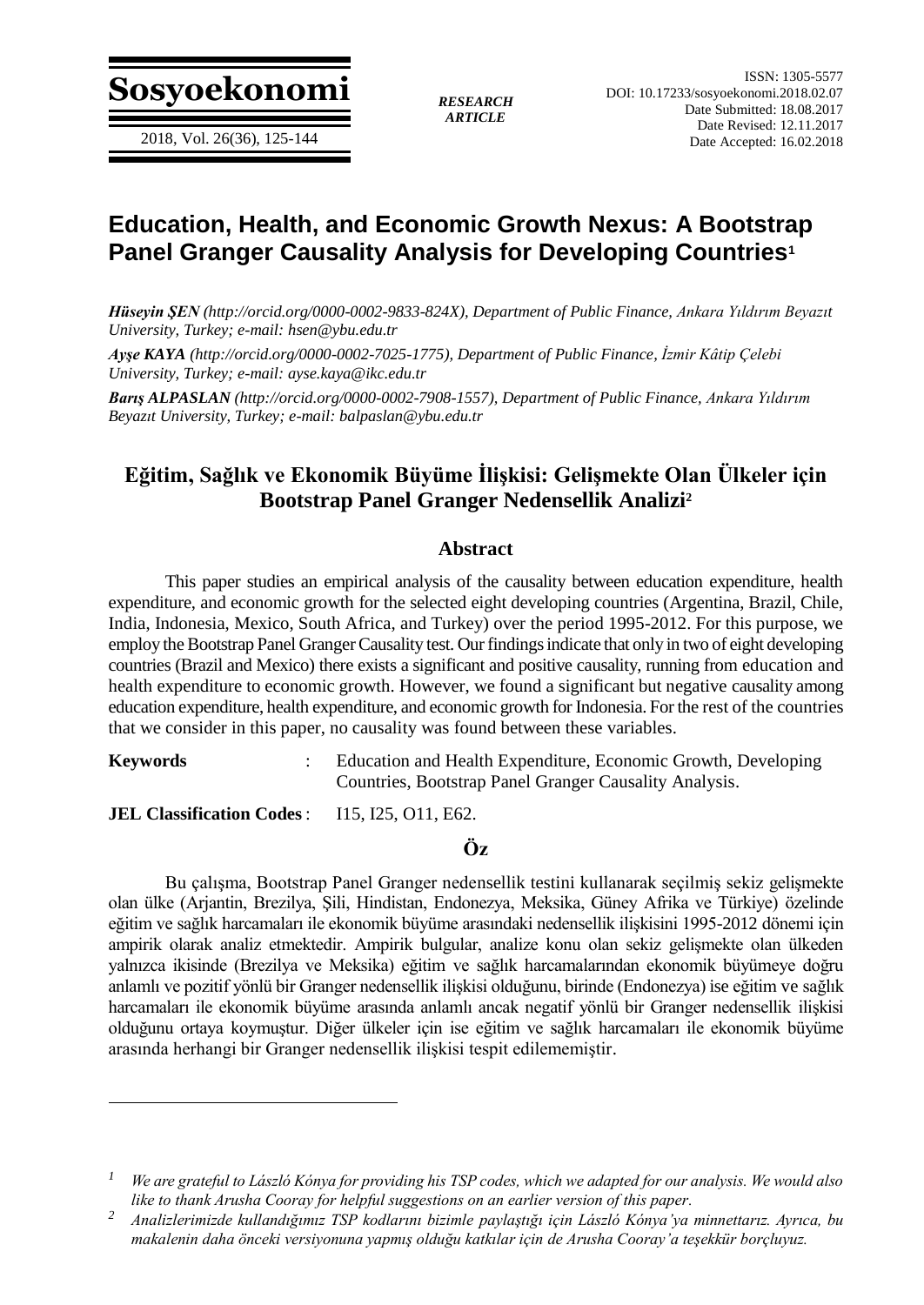**Anahtar Sözcükler** : Eğitim ve Sağlık Harcamaları, Ekonomik Büyüme, Gelişmekte Olan Ülkeler, Bootstrap Panel Granger Nedensellik Analizi.

#### **1. Introduction**

In the history of development economics, no matter how developed countries are, the question of how countries can boost economic growth has been a controversial and muchdisputed subject for more than a half-century. In fact, the discussions, which have focused on the role of human capital in economic growth, have grown in importance with endogenous growth models since the mid-1980s. In particular, the existence of a possible interplay between education, health, and economic growth has received an increased interest among researchers and policymakers. Indeed, education and health, which are commonly regarded as a considerable component of human capital accumulation, play a key role, as a catalyst, in a structural change in a society and economic transformation, and stimulate long-run economic growth not only in low-income countries but also in many developed countries.

Education is, for instance, learning and training process by which an individual acquires skills and knowledge. It is also regarded as a tool in promoting economic efficiency and social cohesion. Furthermore, countries with individuals who have a higher level of education can adopt imported technologies and develop technological innovation, thus fostering economic growth and development in the long-run. Moreover, a higher level of education increases marginal productivity of physical capital and labor force, and therefore promotes national income of a country. On the other hand, as reported by World Bank (1993), good health may affect economic growth in a number of aspects: firstly, good health eliminates production losses which can result from illness; secondly, it raises a number of children enrolled in school and performing better in a cognitive and learning task; thirdly, it creates an opportunity for individuals to use existing resources, which would otherwise have to be spent on treating illness. Last, but by no means least, individuals with good health have higher income and contribute to a country's income by boosting productivity.

So far, however, there has been a large volume of published papers that have only captured the role of either education or health in economic growth and the direction of causality between these variables has been a controversial and much-disputed subject within the field. This paper, therefore, intends to make a contribution and to provide a value-added to the existing empirical literature in a number of aspects: Firstly, unlike previous studies in the literature which focus only on one-way causality between either education or health and economic growth, in this paper three-way causality between these variables is empirically analyzed. Secondly, we employ a more fitting approach to our analysis, the bootstrap panel causality test proposed by Kónya (2006), which allows us to capture cross-sectional dependence and heterogeneity across countries under consideration. Finally, we focus on a group of developing countries: Argentina, Brazil, Chile, India, Indonesia, Mexico, South Africa, and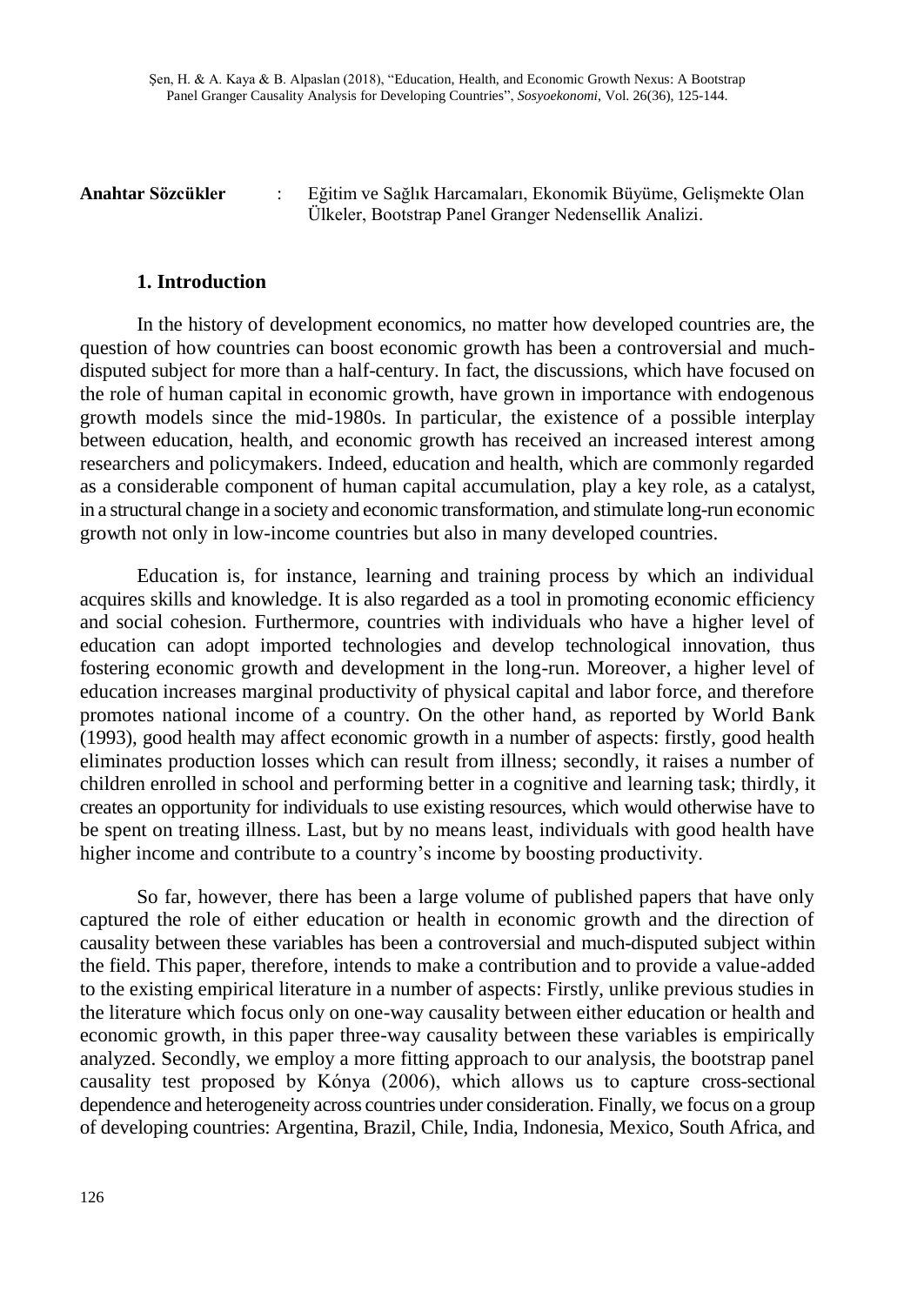Turkey, which have almost similar growth and development patterns, over the period 1995- 2012.

The remainder of the paper is organized as follows: Section 2 reviews the related theoretical and empirical literature. Section 3 describes the analytical framework in which model specification, data set, and estimation strategy are presented, whereas Section 4 reports the empirical findings of the paper. And finally, Section 5 offers concluding remarks.

# **2. Literature Review**

The role of education and health in the process of growth, as well as economic development, has been recent of primary importance. In the context of endogenous growth models, Romer (1986) and Lucas (1988) are well-known examples of studies that focused mainly on the role of human capital in economic growth. For instance, Lucas (1988) considered human capital as a cumulative variable with positive externalities and as the main driving force behind economic growth. In other words, the main idea behind his argument is that individuals with a higher level of education will be more efficient and more productive in their work life. Moreover, education will enhance productivity, not only through the acquisition of skills individuals obtain but also through promoting physical capital and the adoption of technological development.

A large body of recent research suggests that educational attainment is, in fact, a key driver of the acquisition of skills, better employment outcomes, individuals and country's wellbeing, and therefore economic growth [see, for example, Romer (1989), Barro (1991), Barro and Lee (1993), Benhabib and Spiegel (1994), Islam (1995), Barro and Sala-i-Martin (1995), Gemmell (1996), Sala-i-Martin (1997), Hanushek and Kimko (2000), Bils and Klenow (2000), Kruger and Lindahl (2001), Sianesi and Reenen (2003)]. On the other hand, as Bloom et al. (2004), Sala-i-Martin et al. (2004), Gyimah-Brempong and Wilson (2004), Jamison et al. (2005), and Weil (2007) remind us; good health improves human welfare as well as labor productivity, and positively affects economic growth in both developing and industrial countries. Conversely, a large number of studies, for instance, UNAIDS (2004), UN (2005), McDonald and Roberts (2006), and WHO (2007), have documented the adverse effects of particular diseases such as malaria, HIV/AIDS, influenza pandemic, which is the case especially in lowincome countries, as well as in many other countries. Numerous studies, such as Strauss and Thomas (1998), Wang and Taniguchi (2003), Hoddinott et al. (2005), and Jensen and Lleras-Muney (2012) also emphasize that inadequate nutrition, malnutrition, inadequate consumption of protein, energy, and vitamin, smoking, and drinking, which are all closely linked to child and adult mortality, may cause poor health, which results in low level of labor productivity and shortens life expectancy, and therefore have an adverse, indirect effect on economic growth.

It may be possible, however, that these effects are overestimated or underestimated due to indirect effects of education on health or vice versa. For instance, in his very recent work, Agénor (2012) reported that good health and nutrition may help children perform better in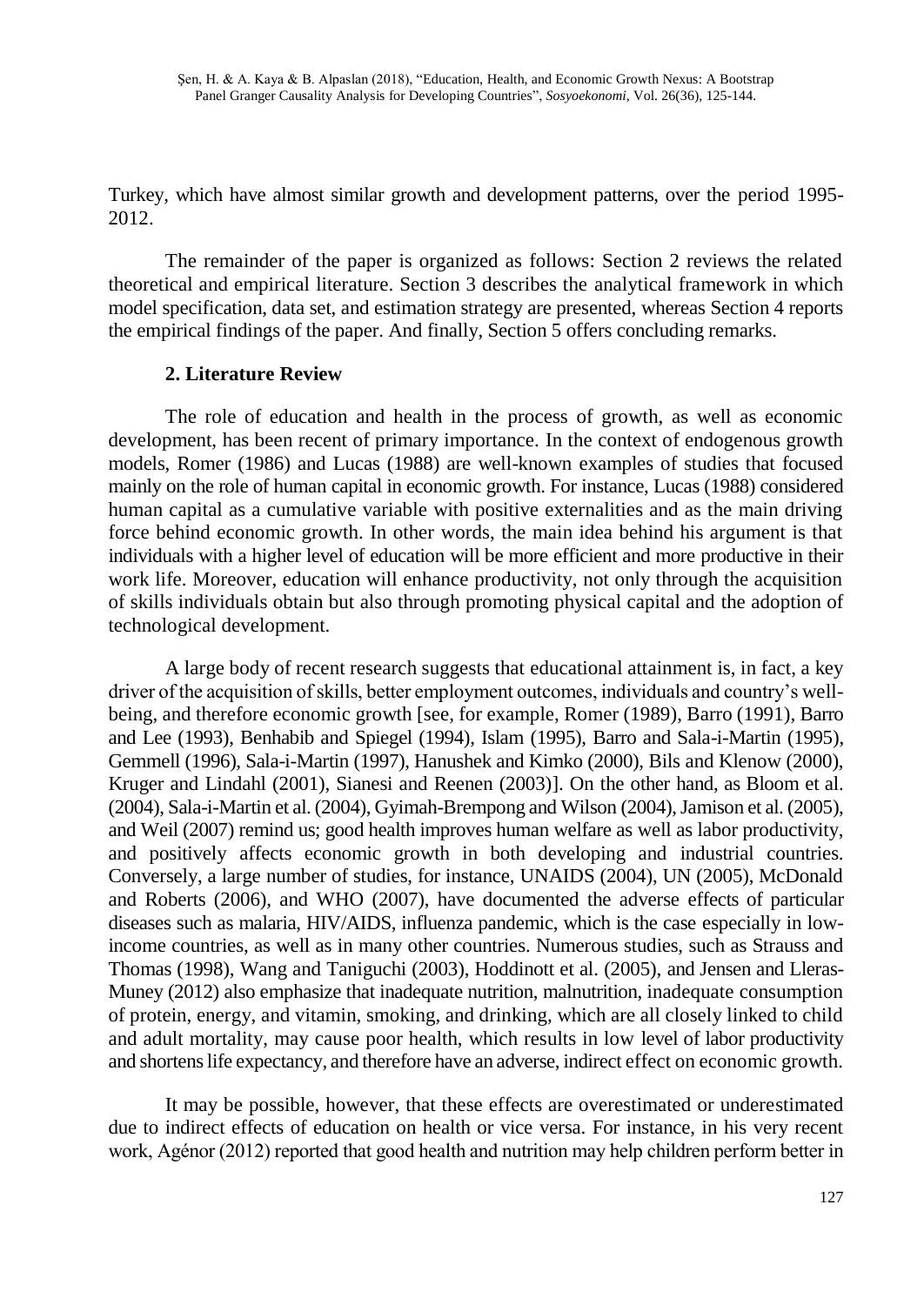a cognitive and learning task, which increases school enrolment and educational attainment. Similar arguments have been also done in several previous studies, such as Behrman (1996), Bloom et al. (2004), Ahmed and Arends-Kuenning (2006), and Bleakley (2007). Numerous studies have also attempted to explain that longer life expectancy as a result of improved health conditions increases the propensity to save and allows individuals to invest more in education and to be more productive, which therefore has a growth-enhancing effect [see, for instance, Zhang et al. (2003), Miguel and Kremer (2004), Soares (2006), Jayachandran and Lleras-Muney (2009), Agénor (2012)]. On the other hand, several studies have investigated the effect of education outcomes on health; the studies carried out by Tamura (2006) and Agénor (2012) are well-known examples of this point. For instance, Agénor (2012) as well as some other studies, such as Hurt et al. (2004), Arendt (2005), Albouy and Lequien (2009), and Clark and Royer (2013), suggest that individuals with better education are well-informed about nutritional and health risks not only for their own health but also for their family members, especially for their children and spouses.

In reviewing the empirical literature, to a large extent, the research has, however, tended to focus on one-way causality between either education or health and economic growth. Indeed, a large and growing body of literature has mostly used a single-equation approach to estimate the impact of either variable, namely, education or health on economic growth. For instance, Barro and Lee (1993) employed a set of panel data to estimate the determinants of economic growth, physical investment, and human capital accumulation as well as fertility for 129 countries over five-year periods from 1960-1985. Based on the findings of their study, educational attainment has a considerable explanatory power on economic growth. In other words, education is positively correlated with economic growth. In the same vein, Benhabib and Spiegel (1994) used Cobb-Douglas aggregate production function with physical and human capital stocks and estimated cross-country growth-accounting regressions using Ordinary Least Squares (OLS) with Heteroscedasticity-consistent covariance method for the period 1965-1985. Unlike the findings of Barro and Lee (1993), they concluded that human capital is insignificantly correlated with per capita growth rates. However, in an alternative model they developed, human capital stock plays a significant role in the growth rate of total factor productivity.

What is more, Cheng and Hsu (1997) used the Johansen cointegration test and Granger causality technique by Hsiao (1981) to study the causality between human capital and economic growth in Japan for the period 1952-1993. They found a bi-directional causality between human capital and economic growth. In other words, the findings of their study showed that an increase in human capital has a growth-enhancing effect; at the same time, economic growth positively affects human capital. Likewise, In and Doucouliagos (1997), who applied a Granger causality test to a new data set and used the canonical cointegration regression estimation approach, found a bi-directional causality between the human capital formation and economic growth in the US over the period 1949-1984.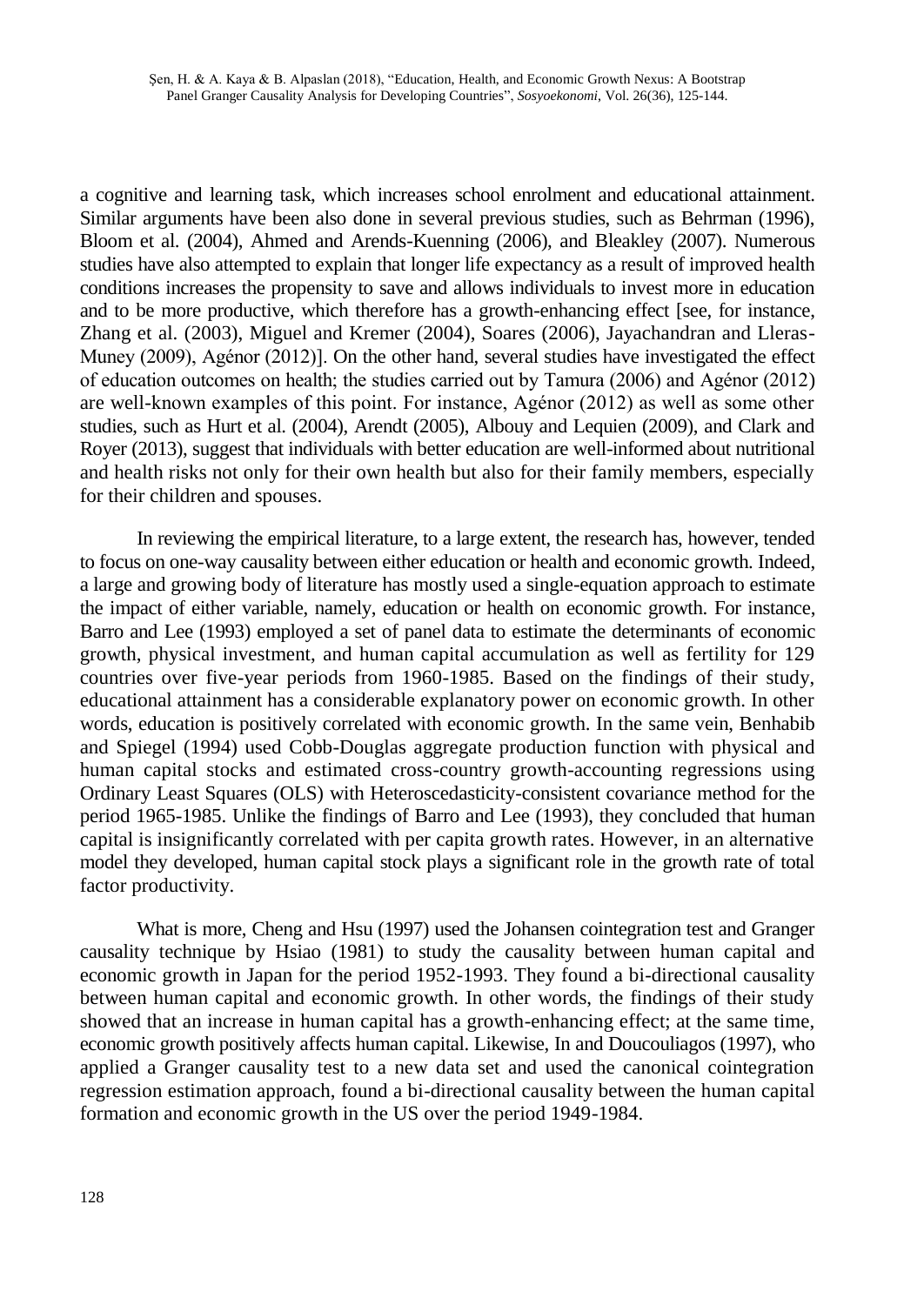Using pooled aggregate data, Freire-Serén (2002) estimated the equations of the dynamic system to investigate the relationship between human capital and economic growth for the Spanish regions over the period 1964-1991. According to their study, human capital positively accounts for income growth and vice versa, indicating the existence of two-way causality between human capital and income growth. Furthermore, Nomura (2007) estimated the model by Mankiw et al. (1992) for a sample of 85 countries over the period 1960-1999. Based on the OLS regression method, the findings of the study reveal that the contribution of human capital to economic growth matters more and is statistically significant especially in the countries where a low level but higher quality of education exists. In the similar vein, Tsamadias and Prontzas (2012) followed the model by Mankiw et al. (1992) to analyze the effect of education on economic growth in Greece during the period 1960-2000 and showed a significant and positive effect on economic growth during the period for which the study was carried out.

A recent study by Boccanfuso et al. (2013) used the analytical model developed by Islam (1995), who considered a panel data analysis to study cross-country growth convergence over the period 1960-1985, and introduced a new type indicator of human capital to show the importance of the qualitative aspects of human capital and to analyze the question of whether human capital has a growth enhancing effect for a sample of 22 African countries using panel data over the period 1970-2000. According to the findings of their study, human capital plays a positive role in the process of economic growth and convergence for the African countries. Another recent study by Uneze (2013), implemented panel cointegration and causality testing approaches for 13 Sub-Saharan Africa countries during the period 1985-2007 and found a bi-directional causality between capital formation and economic growth.

On the other hand, a large and growing body of literature has investigated the link between health and growth [see, for example, Fogel (1994), Barro (1997), Sachs and Warner (1997), Bloom and Williamson (1998), Bhargava et al. (2001), Mayer-Foulkes (2001), Gyimah-Brempong and Wilson (2004), Bloom et al. (2004), and Eide and Showalter (2011)]. For instance, Barro (1997) used a panel data of around 100 countries over the period 1960-1990. His study indicated that higher initial schooling and life expectancy have a growthenhancing effect. In the same vein, Bhargava et al. (2001) used a panel data analysis and studied the effects of health indicators, such as adult survival rates on GDP growth rates at 5-year intervals for a number of countries. They found that adult survival rates have a positive impact on GDP growth rates in low-income countries. What is more, to investigate the role of health status in productivity, Rivera and Currais (1999) used an extended version of the Solow model, which is closely related to the model by Mankiw et al. (1992), and run a log-linear equation which is estimated using the OLS with White's heteroscedasticity-consistent covariance estimation method for OECD countries during the period 1960-1990. The results of this study support the previous research underlining the fact that health has a positive impact on economic growth.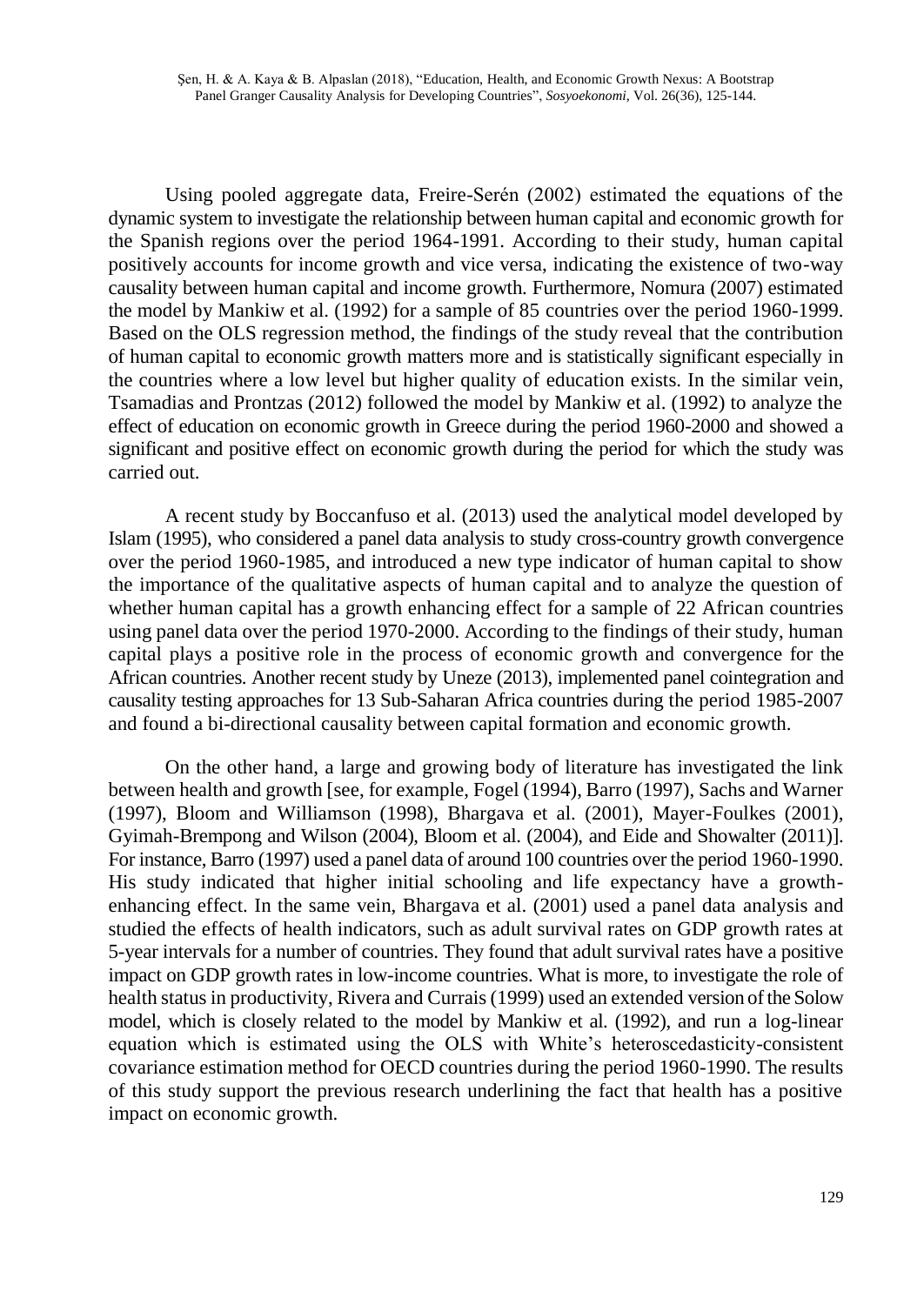Mayer-Foulkes (2001) applied Barro's (1995) convergence model to a five-yearly database to explore the long-term effect of health on economic growth in Mexico during the period 1950-1995. In this study, health improvements were found to cause permanent income increments in this country during the aforementioned period. The findings of Mayer-Foulkes (2001) are consistent with those of the study by Fogel (1994) who reported that better nutrition and health account for a third of economic growth in Great Britain over the last 200 years. Another study on the OECD countries by Hartwig (2010) investigated the role of health capital formation in GDP growth for a sample of 21 OECD countries over the period 1970- 2005 by applying a panel Granger causality method. Interestingly, the findings of his study are, however, not consistent with those of other studies in the existing empirical literature, which revealed that human capital accumulation in the form of health affects long-term economic growth.

A more recent study by Cooray (2013) employed both the OLS and Generalized Method of Moments (GMM) to analyze the differential effects of health on economic growth for a sample of 210 countries using panel data over the period 1990-2008. The results for the full sample showed that health capital has no robust and significant effect on economic growth, unless through their interactions with health expenditure and education. However, based on the countries divided by income groups, health capital had no robust impact on economic growth in high and upper-middle income economies whereas in low and low-middle-income countries it had a statistically significant impact only through their interaction with education and health expenditure.

To the best of our knowledge, Li and Liang (2010) is perhaps the most relevant study to our paper. Based on an augmented version of Mankiw et al. (1992) model, they empirically investigated the sources of economic growth for a group of East Asian economies using a panel dataset over the period 1961 to 2007. According to their findings, the effects of the human capital in the form of both health and education on economic growth are statistically significant not only for the whole sample but also for the sub-sample period. Their study also considers the sub-sample estimation of the post-1997 Asian financial crisis for comparison purposes. Their findings suggest that it is more plausible for policymakers in East Asia to invest more in health than in education.

All the studies reviewed so far have, however, overlooked three-way causality between education, health, and economic growth. This paper therefore shows and critically evaluates a good awareness of the existing literature to identify unexplored/unsolved issues that are both theoretically interesting and real-world relevant in the methodological approach to analyzing this for a group of selected developing countries. We now turn to dataset and estimation strategy.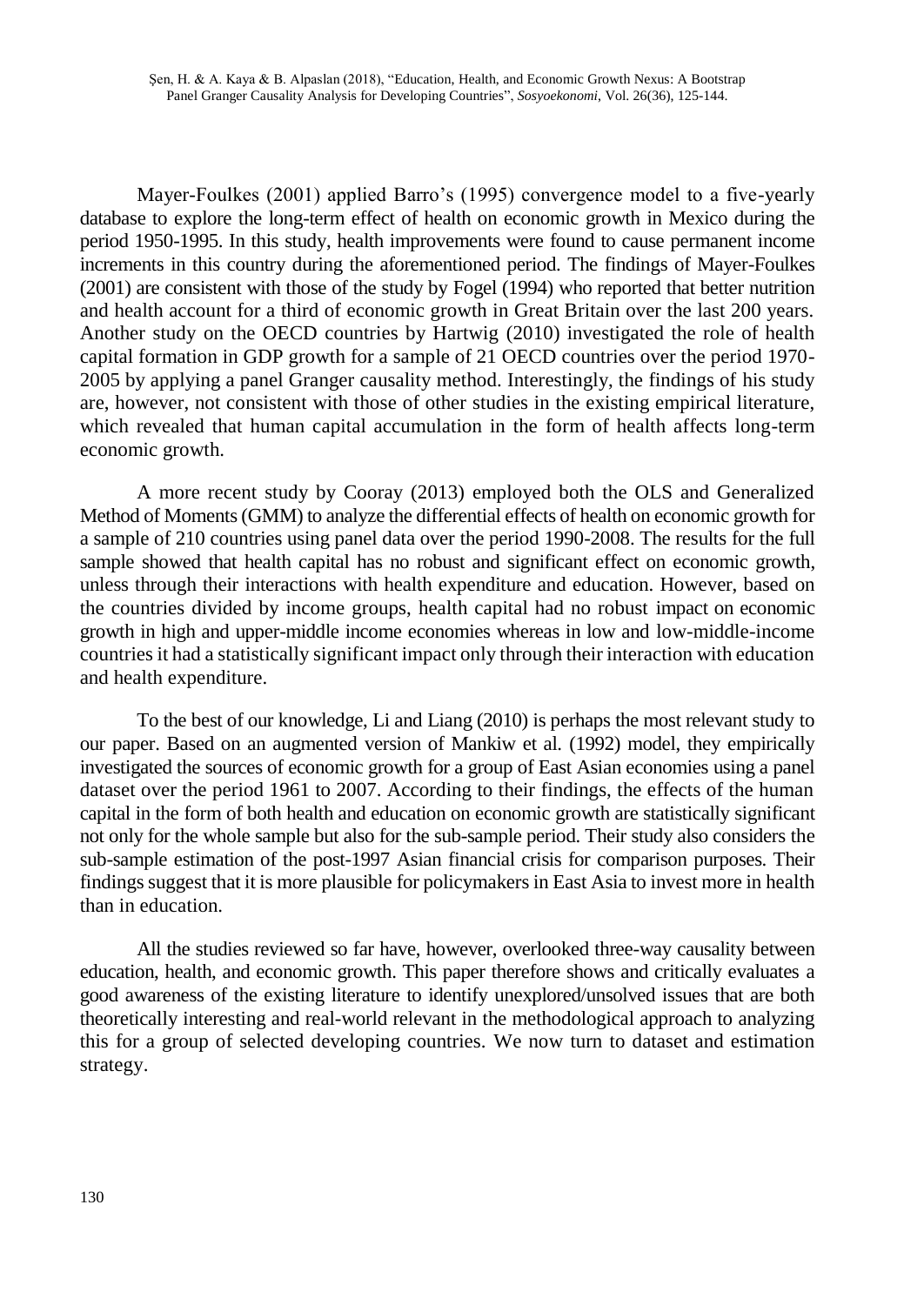# **3. Data Set and Estimation Strategy**

## **3.1. Data Set**

In this study, we used annual data abstracted from the World Development Indicators database of the World Bank for the selected eight developing countries -Argentina, Brazil, Chile, India, Indonesia, Mexico, South Africa and Turkey. The dataset covers the period spanning from 1995 to 2012.

There are several reasons why we have considered in particular these countries: Firstly, in comparison to other developing countries, they are all fast-growing countries. Secondly, despite their different economic structures as well as their policies and political systems, they have recently made a remarkable economic progress, which makes it possible for these countries to be among the world's largest and most powerful economies in the near future. Thirdly, except Chile, they are all a member of G-20 countries and are more likely to have a significant voice in their own geographic region and a growing global influence in the time to come. Finally, although these countries have recently shown a sustainable rate of growth, albeit below the world's average, and proved an economic take-off in recent years, their role in contributing to adopting new technologies is still limited, which enables us to study an indepth analysis of the effect of education and health on human capital accumulation and therefore on economic growth.

In reviewing the empirical literature, as noted earlier, most of the studies rely on twoway causality between either education or health and economic growth. However, we consider three-way causality between these three variables. For this purpose, in this paper, we use education expenditure and health expenditure (as a share of GDP), and annual GDP growth as a measure.

## **3.2. Estimation Strategy**

In general, there are three estimation methods that can be implemented in examining the direction of causality in a panel data: The first approach is based on estimating a panel vector error correction model (VECM) by means of a GMM estimator that estimates a panel model by eliminating the fixed effect. However, this approach accounts neither for heterogeneity nor for cross-sectional dependence. A second approach proposed by Hurlin (2008) presents a panel data causality test which does account for slope heterogeneity but disregards crosssectional dependence; even so, substantial biases and size distortions may occur. However, the third approach proposed by Kónya (2006) allows us to study both heterogeneity and cross-sectional dependence.

Overall, we believe that Kónya's (2006) approach has three superiorities over other alternative approaches: Firstly, this approach is based on the seemingly unrelated regression (SUR) estimation which considers cross-sectional dependence across countries. Secondly,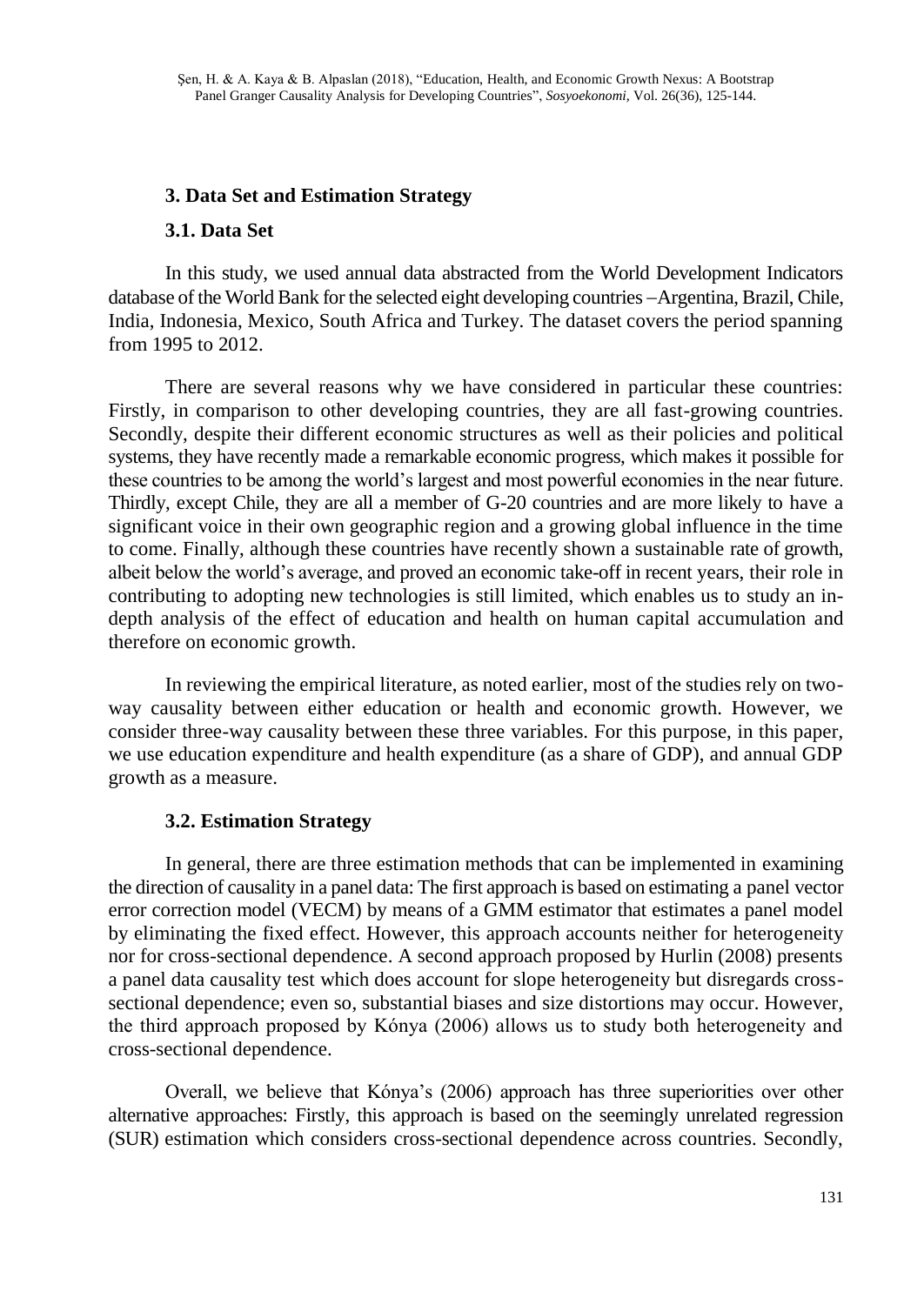based on the Wald test with country-specific bootstrap critical values, this approach does not require the joint hypothesis for all members of a panel. And finally, considering the fact that unit root tests may suffer from low power, it requires no pre-testing for unit roots and any cointegrating relationships.

In the light of all the methods reviewed above, this paper follows the bootstrap panel Granger causality test proposed by Kónya (2006), which considers cross-section dependency and cross-country heterogeneity. On the basis of country-specific bootstrap critical values, this method allows us to test the Granger causality for each individual country by taking into account the possible contemporaneous correlation across countries. A brief account of the econometric models used in this paper is presented below:

## **3.2.1. Cross-Sectional Dependence**

To investigate the existence of cross-sectional dependence, we employ three different tests: Lagrange multiplier test statistic of Breusch and Pagan (1980) for cross-sectional dependence and two cross-sectional dependence test statistics of Pesaran (2004), one based on Lagrange multiplier and another based on the pair-wise correlation coefficients.

The first is the Lagrange Multiplier (LM) test developed by Breusch and Pagan (1980) which requires the estimation of the following panel data model:

$$
Y_{it} = \alpha_i + \beta_i X_{it} + \mu_{it}
$$
  
for  $i = 1, 2, 3, ..., N$ ;  $t = 1, 2, 3, ..., T$  [1]

where i is the cross-section dimension; t is the time dimension;  $X_{it}$  is kx1 vector of explanatory variables, while  $\alpha_i$  and  $\beta_i$  are the individual intercepts and slope coefficients that are allowed to differ across states.

In the LM test, the null hypothesis of no cross-sectional dependence H<sub>0</sub>: Cov ( $\mu_{it}$ ,  $\mu_{it}$ ) = 0 for all t and  $i \neq j$  is tested against the alternative hypothesis or cross-sectional dependence H<sub>1</sub>: Cov ( $\mu_{it}$ ,  $\mu_{it}$ )  $\neq$  0 for at least one pair of  $i \neq j$ .

For testing null hypothesis, the Lagrange multiplier test statistic for cross-sectional dependence  $(CD_{BP})$  of Breusch and Pagan (1980) is given by:

$$
CD_{BP} = T \sum_{i=1}^{N-1} \sum_{j=i+1}^{N} \hat{\rho}_{ij}^2
$$
 [2]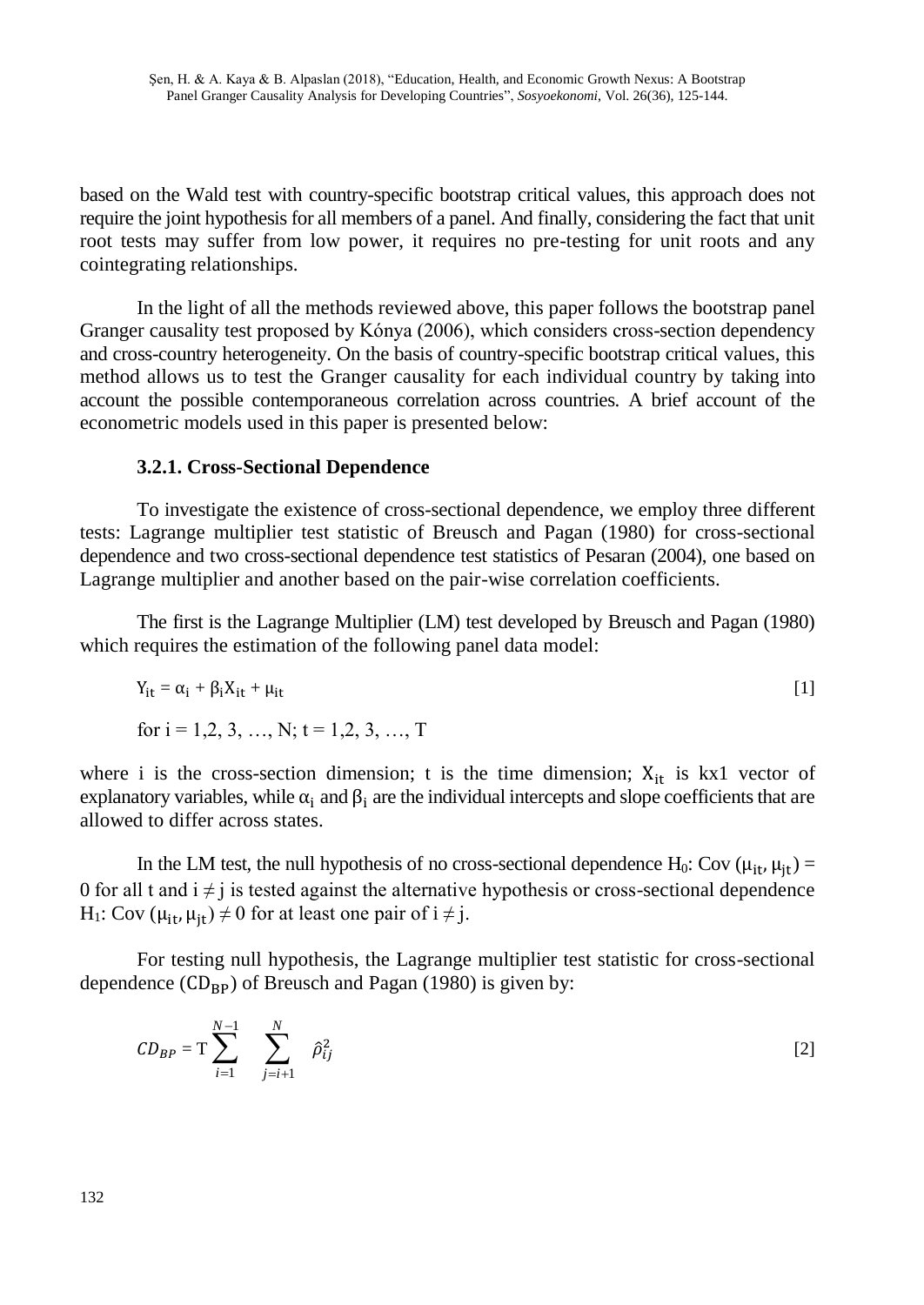where,  $\hat{\rho}_{ij}^2$  is the estimated correlation coefficient among the residuals obtained from the individual OLS estimation of Equation 1. Under the null hypothesis, the LM statistic has an asymptotic chi-square distribution with N (N 1)/2 degrees of freedom.

However, Pesaran (2004) indicates that the CD<sub>BP</sub> test has a drawback when N is large, implying that it is not applicable when  $N \rightarrow \infty$ . To overcome this problem, the following Lagrange multiplier statistic for the cross-sectional dependence  $(CD<sub>LM</sub>)$  was developed by Pesaran (2004). The  $CD_{LM}$  statistic is given as follows:

$$
CD_{LM} = \sqrt{\frac{1}{N(N-1)}} \sum_{i=1}^{N-1} \sum_{j=i+1}^{N} (T\hat{\rho}_{ij}^2 - 1)
$$
 [3]

Under the null hypothesis of no cross-sectional dependence with  $T \rightarrow \infty$  and then N  $\rightarrow$ ∞, CDLM asymptotically follows a normal distribution.

On the other hand,  $CD_{LM}$  test is likely to indicate substantial size distortions when N is large relative to T. Pesaran (2004), therefore, proposes a new test for cross-sectional dependence  $(CD)$  that can be used where N is large and T is small. The CD statistic is calculated as follows:

$$
CD = \sqrt{\frac{2T}{N(N-1)}} \sum_{i=1}^{N-1} \sum_{j=i+1}^{N} \hat{\rho}_{ij}
$$
 [4]

According to Pesaran (2004) under the null hypothesis of no cross-sectional dependence with  $T \rightarrow \infty$  and  $N \rightarrow \infty$  in any order, the CD test is asymptotically normally distributed.

However, Pesaran et al. (2008) state that while the population average pair-wise correlations are zero, the CD test will have less power. Therefore, they propose a biasadjusted test that is a modified version of the LM test by using the exact mean and variance of the LM statistic. The bias-adjusted LM statistic is calculated as follows:

$$
CD_{adj} = \sqrt{\frac{2T}{N(N-1)}} \sum_{i=1}^{N-1} \sum_{j=i+1}^{N} \hat{\rho}_{ij} \frac{(T-k)\hat{\rho}_{ij}^2 - u_{Tij}}{\sqrt{v_{Tij}^2}}
$$
 [5]

where  $u_{\text{Tij}}$  and  $v_{\text{Tij}}^2$  are the exact mean and variance of (T-k)  $\hat{\rho}_{ij}^2$ , which are provided by Pesaran et al. (2008). Under the null hypothesis of no cross-sectional dependence with T  $\rightarrow \infty$ first followed by  $N \to \infty$ , the results of the CD<sub>adj</sub> test follow an asymptotic standard normal distribution.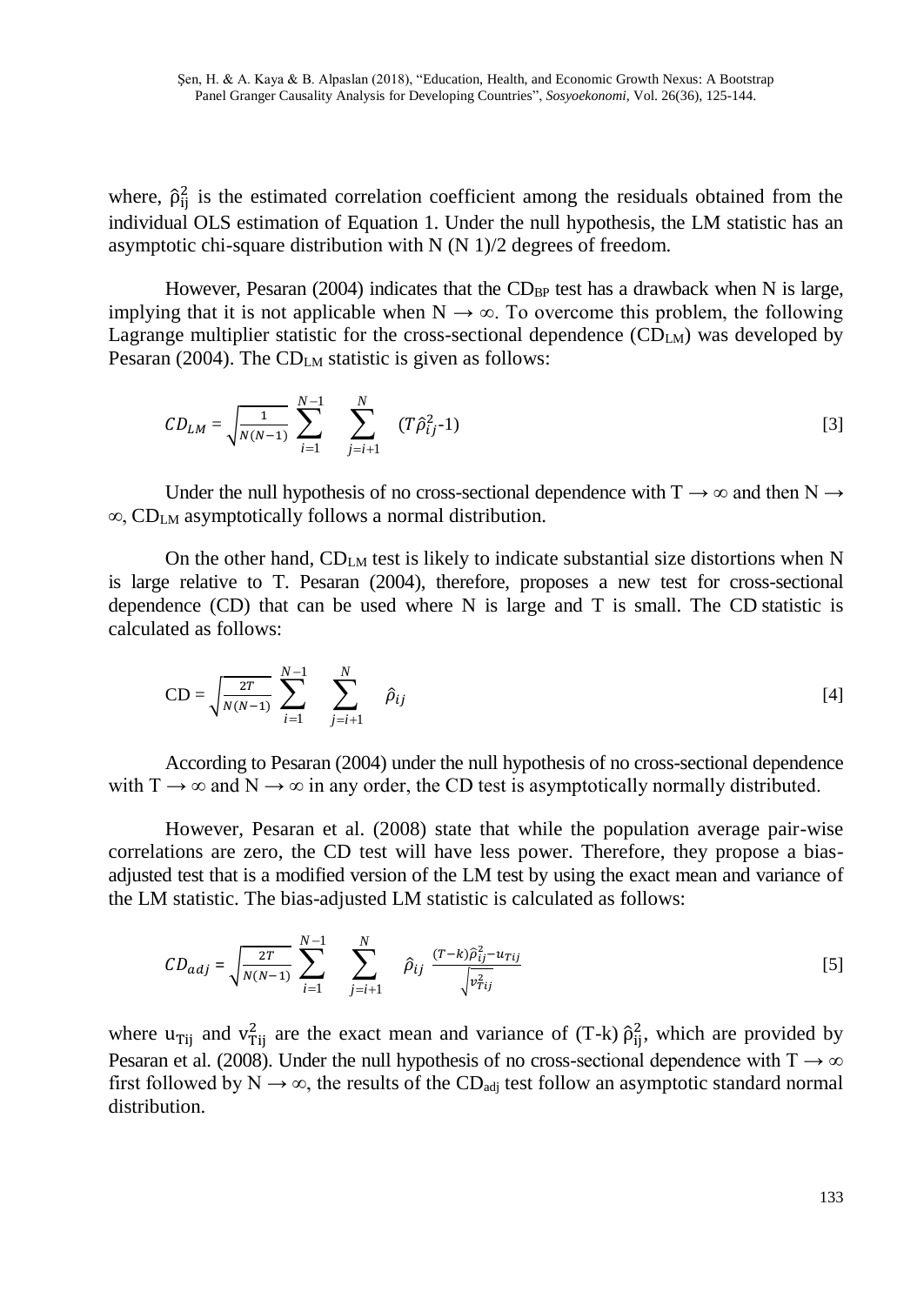#### **3.2.2. Slope Homogeneity Tests**

The standard F test is the most widely used way to test the null hypothesis of slope homogeneity H<sub>0</sub>:  $\beta_i = \beta$  for all i against the hypothesis of heterogeneity H<sub>1</sub>:  $\beta_i \neq \beta_j$  for a nonzero fraction of pair-wise slopes for  $i \neq j$ . This requires that the explanatory variables are strictly exogenous, and the error variances are homoscedastic. In order to relax the assumption of homoscedasticity in the F test, Swamy (1970) developed the slope homogeneity test that examines the dispersion of individual slope estimates from a suitable pooled estimator.

Pesaran and Yamagata (2008) state that both the F test and Swamy's test require panel data models where N is relatively small compared to T. Therefore, they propose a standardized version of Swamy's test (∆̃ test) for testing slope homogeneity in large panels. The ∆ test is valid when (N, T)  $\rightarrow \infty$  without any restrictions on the relative expansion rates of N and T when the error terms are normally distributed. Swamy's statistic can then be modified as:

$$
\tilde{S} = \sum_{i=1}^{N} \left( \hat{\beta}_i - \hat{\beta}_{WFE} \right)' \frac{X_i' M_\tau X_i}{\hat{\sigma}_i^2} \left( \hat{\beta}_i - \hat{\beta}_{WFE} \right)
$$
 [6]

where  $\hat{\beta}_i$  is the pooled OLS estimator;  $\hat{\beta}_{WFE}$  is the weighted fixed effect pooled estimator of the Equation 1;  $M_{\tau}$  is an identity matrix of order T and  $\hat{\sigma}_{i}^{2}$  is the estimator of  $\sigma_{i}^{2}$ .

Pesaran and Yamagata (2008) then developed the following standardized dispersion statistic:

$$
\tilde{\Delta} = \sqrt{N} \, \left( \frac{N^{-1} \bar{S} - k}{\sqrt{2k}} \right) \tag{7}
$$

Under the null hypothesis with the condition of  $(N, T) \rightarrow \infty$  and so long as  $\sqrt{N}/T \rightarrow \infty$ , and when the error terms are normally distributed, the  $\tilde{\Delta}$  test has an asymptotic standard normal distribution.

The small sample properties of the  $\tilde{\Delta}$  test can be improved when there are normally distributed errors by using the following mean and variance bias adjusted version:

$$
\tilde{\Delta}_{adj} = \sqrt{N} \left( \frac{N^{-1} \tilde{S} - E(\tilde{Z}_{it})}{\sqrt{var(\tilde{Z}_{it})}} \right)
$$
\n<sup>(8)</sup>

where the mean  $E(\tilde{Z}_{it}) = k$ , and  $var(\tilde{Z}_{it}) = 2k(T-k-1)/(T+1)$ .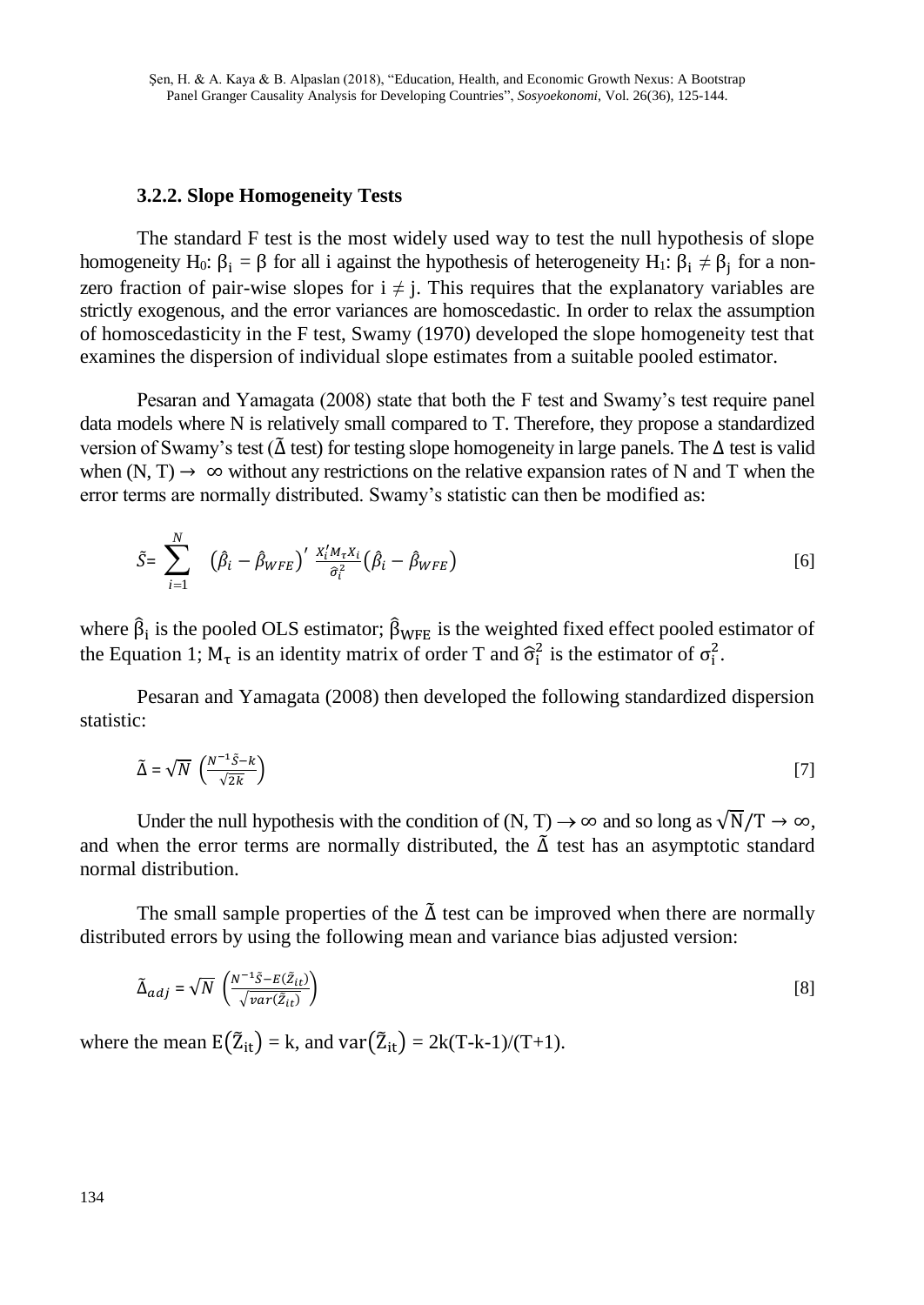#### **3.2.3. Panel Causality Test**

The panel causality technique proposed by Kónya (2006) entails describing a system which includes three sets of equations. His approach can be formulated as follows:

$$
EG_{1t} = \alpha_{11} + \sum_{l=1}^{p_1} \beta_{11l} EG_{1t-l} + \sum_{l=1}^{p_1} \delta_{11l} EE_{1t-l} + \sum_{l=1}^{p_1} \varphi_{11l} HE_{1t-l} + \varepsilon_{11t}
$$
  
\n
$$
EG_{Nt} = \alpha_{1N} + \sum_{l=1}^{p_1} \beta_{1Nl} EG_{Nt-l} + \sum_{l=1}^{p_1} \delta_{1Nl} EE_{Nt-1} + \sum_{l=1}^{p_1} \varphi_{1Nl} HE_{Nt-l} + \varepsilon_{1Nt} [9]
$$
  
\n
$$
EE_{1t} = \alpha_{21} + \sum_{l=1}^{p_2} \beta_{21l} EG_{1t-l} + \sum_{l=1}^{p_2} \delta_{21l} EE_{1t-l} + \sum_{l=1}^{p_2} \varphi_{21l} HE_{1t-l} + \varepsilon_{21t}
$$
  
\n
$$
EE_{Nt} = \alpha_{2N} + \sum_{l=1}^{p_2} \beta_{2Nl} EG_{Nt-l} + \sum_{l=1}^{p_2} \delta_{2Nl} EE_{Nt-l} + \sum_{l=1}^{p_2} \varphi_{2Nl} HE_{Nt-l} + \varepsilon_{2Nt} [10]
$$

$$
HE_{1t} = \alpha_{31} + \sum_{l=1}^{1} \beta_{31l} EG_{1t-l} + \sum_{l=1}^{1} \delta_{31l} EE_{1t-l} + \sum_{l=1}^{1} \varphi_{31l} HE_{1t-l} + \varepsilon_{31t}
$$
  

$$
HE_{Nt} = \alpha_{3N} + \sum_{l=1}^{p_3} \beta_{3Nl} EG_{Nt-l} + \sum_{l=1}^{p_3} \delta_{3Nl} EE_{Nt-l} + \sum_{l=1}^{p_3} \varphi_{3Nl} HE_{Nt-l} + \varepsilon_{3Nt} [11]
$$

where EG, EE, and HE denote economic growth, education expenditure, and health expenditure, respectively. N is the number of countries of the panel  $(i = 1, 2, 3, \dots, N)$ , t is the time period  $(t = 1, 2, 3, ..., T)$ , and "l" is the lag length. The error terms,  $\epsilon_{1Nt}$ ,  $\epsilon_{2Nt}$  and  $\varepsilon_{3Nt}$ , are supposed to be white-noise (i.e. they have zero means, constant variances and are individually serially uncorrelated) and may be correlated with each other for a given country. Moreover, it is assumed that EG, EE and HE are stationary or cointegrated so, depending on the time series properties of the data, they might denote the level, the first difference or some higher difference.

To test for Granger causality in this system, alternative causal relations for a country are likely to be found. For example, there is one-way Granger causality from EE to EG if not all  $\delta_{1,i}$  are zero, but all  $\beta_{2,i}$  are zero; there is one-way Granger causality from EG to EE if all  $\delta_{1,i}$  are zero, but not all  $\beta_{2,i}$  are zero; there is two-way Granger causality between EE and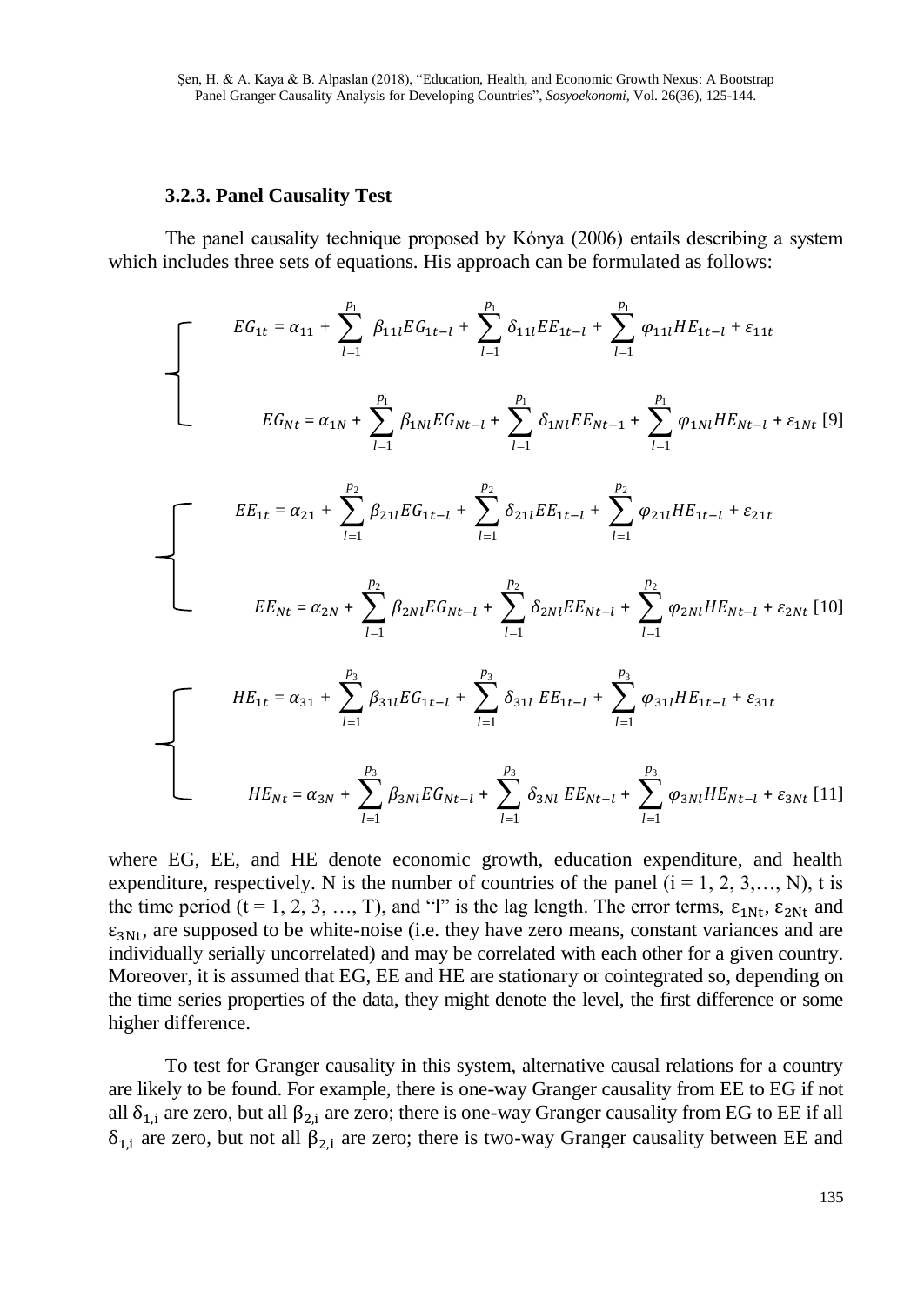EG if neither  $\delta_{1,i}$  nor  $\beta_{2,i}$  is zero; there is no Granger causality between EE and EG if all  $\delta_{1,i}$ and  $\beta_{2,i}$  are zero. This definition can easily be extended to causal relations between education expenditure and health expenditure and economic growth. To determine the direction of causality, Wald statistics for Granger causality are compared with country-specific critical values that are obtained from the bootstrap sampling procedure.

## **4. Empirical Findings**

In this section, we report the empirical results. Before considering panel data causality analysis, we tested for cross-sectional dependency and slope homogeneity among the countries that we considered in this study. The results are reported in Table 1.

| <b>Cross-Sectional Dependency and Slope Homogeneity Tests</b> |                  |                 |  |
|---------------------------------------------------------------|------------------|-----------------|--|
| <b>Cross-section dependency tests:</b>                        | <b>Statistic</b> | <i>p</i> -value |  |
| LM (Breusch and Pagan, 1980)                                  | 38.478*          | 0.000           |  |
| $CDlm$ (Pesaran, 2004)                                        | 11.400*          | 0.000           |  |
| CD (Pesaran, 2004)                                            | $4.471*$         | 0.000           |  |
| $LMadi$ (Pesaran and Yamagata, 2008)                          | $2.332*$         | 0.000           |  |
| Slope homogeneity tests:                                      |                  |                 |  |
| $\tilde{\phantom{a}}$                                         | $3.372*$         | 0.000           |  |
| $\Delta_{adj}$                                                | $2.544*$         | 0.000           |  |

**Table: 1**

*Notes: (\*) indicates rejection of the null hypothesis at the 1% level of significance. The data covers the whole sample period from 1995 to 2012.*

As can be seen from Table 1, the results show that the null hypothesis of no crosssectional dependence across the countries is strongly rejected at the 1% level of significance, implying that the SUR method is appropriate rather than country by country OLS estimation. This result also shows that a shock, which may occur in one of the selected developing countries, seems to influence other countries. Our results thus indicate that selected eight developing countries have highly integrated economies, and when a shock occurs in one of them, it will then affect the others. On the other hand, the results significantly reject the null hypothesis and indicate not only that education and health influence economic growth in each country, but also that the regression error terms among countries also affect each other.

Table 1 also reveals the results of the two slope homogeneity tests which show that the null hypothesis of the slope homogeneity is rejected thus supporting the country-specific heterogeneity. This result implies that the direction of panel causality analysis between variables in our eight developing countries might be heterogeneous and the direction of causal linkages among the variables may differ across countries. Our results support the alternative hypothesis that heterogeneity exists among countries, and thus that each individual country is affected by their own specific characteristics.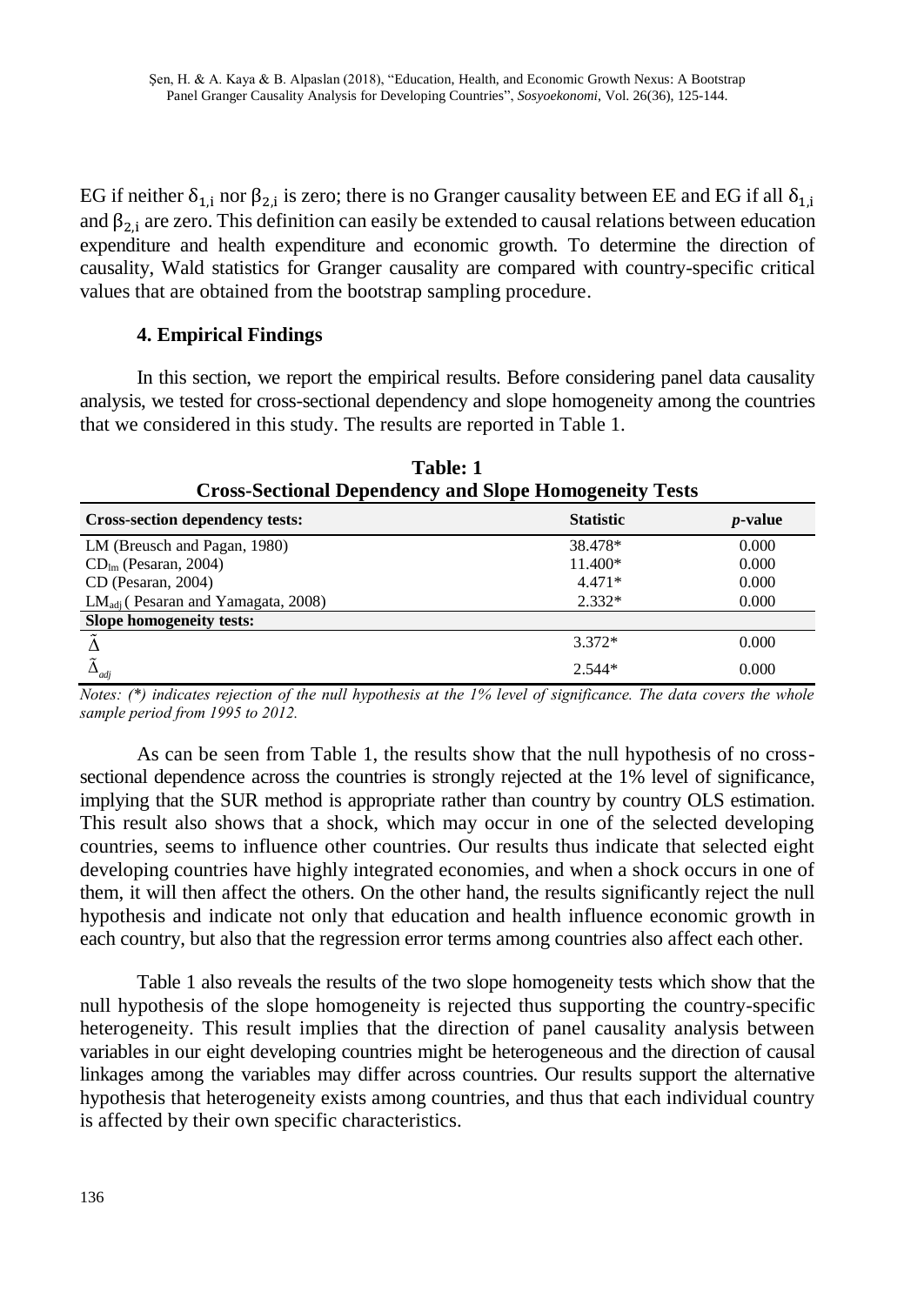The existence of cross-sectional dependence and slope heterogeneity among our selected eight developing countries means that it is appropriate to use the Bootstrap panel Granger causality method by Kónya (2006). Having established the existence of cross-sectional dependence and the heterogeneity across countries, we determine the optimum lag structure by following Kónya (2006) where the maximal lags are allowed to differ across variables but to be the same across equations.

Due to the fact that the results from the causality test may be sensitive to the lag structure, determining the optimal lag length(s) is crucial as to the robustness of the findings. Kónya (2006) points out that the selection of the optimal lag structure is very important since the causality test results rely on this. To determine the optimal lag structure, we follow Kónya's approach in which maximal lags are allowed to vary across variables but to remain the same across equations, as noted earlier. We estimate the system for each possible trinity of  $p_1p_1p_1$ ,  $p_2p_2p_2$  and  $p_3p_3p_3$  by assuming from one to four lags, and then choose the combinations which minimize the Akaike Information Criterion (AIC) and Schwartz Information Criterion (SIC).

The results in Table 2 show that only for Argentina and Indonesia, there is a significant and positive causality (at the 10% level of significance) running from education expenditure to economic growth, whereas for the other countries there is no significant causality between these variables. On the other hand, the same table also indicates that there is a significant and positive causality running from economic growth to education expenditure for two countries (i.e. the 10% level of significance for South Africa; the 5% and 10% levels of significance for Turkey).

**Table: 2**

| <b>Panel Causality between Education Expenditure and Economic Growth</b> |                              |                  |                                  |          |          |
|--------------------------------------------------------------------------|------------------------------|------------------|----------------------------------|----------|----------|
| Country                                                                  | <b>Estimated Coefficient</b> | Wald Test. Stat. | <b>Bootstrap Critical Values</b> |          |          |
|                                                                          |                              |                  | 1%                               | 5%       | 10%      |
| $H_0$ = EE does not cause EG                                             |                              |                  |                                  |          |          |
| Argentina                                                                | 0.00589                      | 13.7563***       | 24.46558                         | 14.06453 | 10.18127 |
| Brazil                                                                   | $-0.01459$                   | 0.1092           | 27.18123                         | 14.82883 | 9.06729  |
| Chile                                                                    | $-0.09944$                   | 0.3420           | 32.01740                         | 17.08315 | 11.81449 |
| India                                                                    | $-0.03170$                   | 0.5932           | 24.54692                         | 12.89514 | 8.71482  |
| Indonesia                                                                | 0.08045                      | 10.2298***       | 26.42879                         | 13.34733 | 9.57006  |
| Mexico                                                                   | $-0.00097$                   | 1.5606           | 23.95145                         | 15.25041 | 10.26072 |
| South Africa                                                             | 0.08762                      | 0.1799           | 32.60644                         | 15.43777 | 10.09612 |
| Turkey                                                                   | 0.08750                      | 0.2116           | 26.46759                         | 13.53237 | 8.59583  |
| $H_0 = EG$ does not cause EE                                             |                              |                  |                                  |          |          |
| Argentina                                                                | 0.00576                      | 0.1268           | 152.67360                        | 34.72747 | 19.77076 |
| Brazil                                                                   | 0.08718                      | 2.5909           | 195.44569                        | 69.38402 | 42.73476 |
| Chile                                                                    | $-0.04897$                   | 2.3526           | 101.03036                        | 40.29424 | 22.96750 |
| India                                                                    | $-0.02904$                   | 4.9268           | 160.20581                        | 46.54811 | 25.86227 |
| Indonesia                                                                | $-0.08387$                   | 0.3533           | 160.49120                        | 62.58068 | 32.87172 |
| Mexico                                                                   | $-0.01706$                   | 0.2721           | 104.97694                        | 43.46849 | 25.26360 |
| South Africa                                                             | 0.17045                      | 32.0341***       | 151.85449                        | 51.10856 | 31.70103 |
| Turkey                                                                   | 0.21970                      | 97.4417***       | 127.46211                        | 39.84248 | 26.35078 |

*Notes: EE and EG denote education expenditure and economic growth, respectively. The data covers the whole sample period from 1995 to 2012. (\*\*\*) indicates statistical significance at the 10% level. Critical values are based on 1000 bootstrap replications.*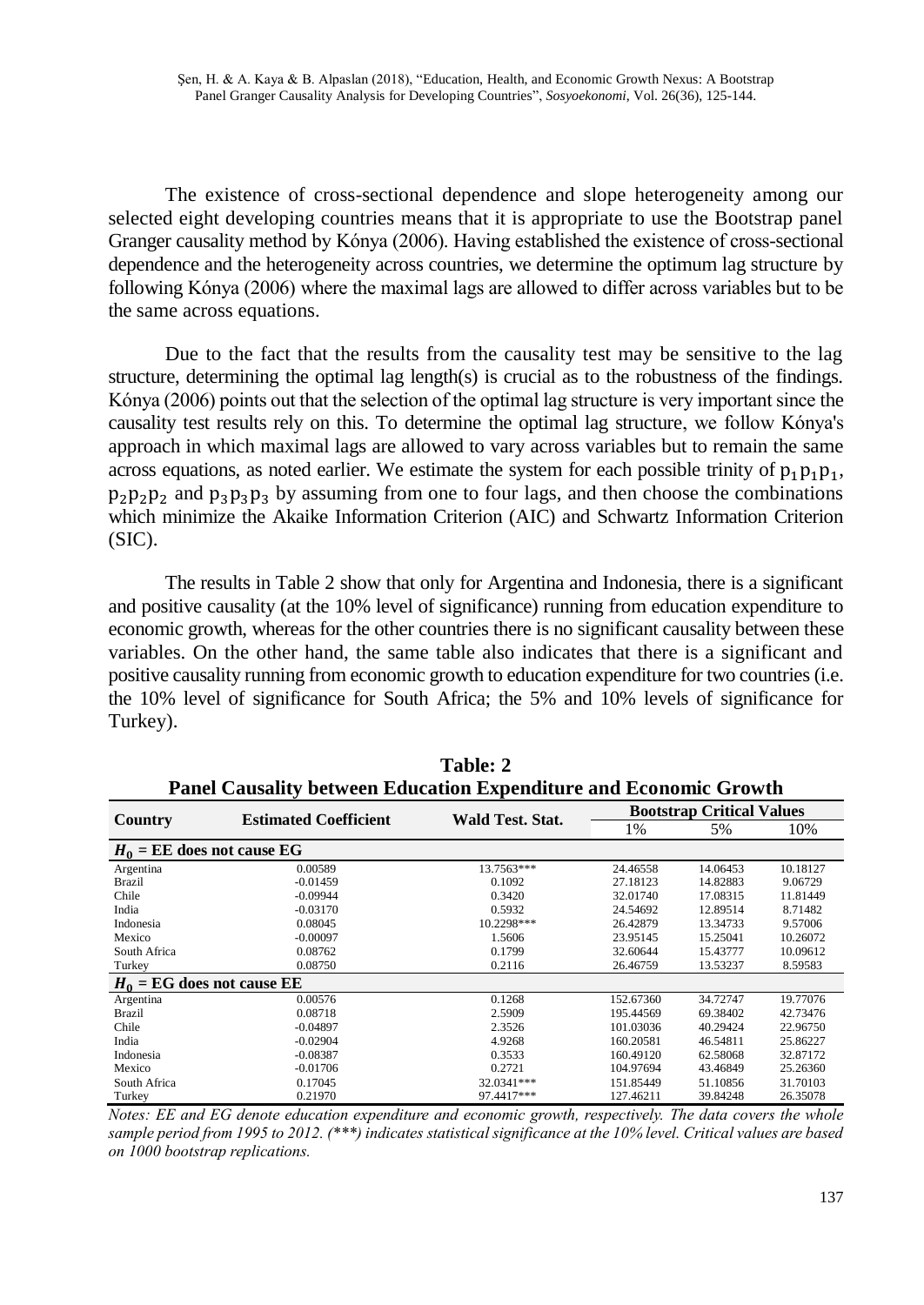Table 3 reports the results of panel causality between education expenditure and health expenditure. The results indicate a positive causality running from education expenditure to health expenditure in the case of Argentina, India, Indonesia, and Turkey. Table 3 also shows that only for Indonesia, there is a significant negative causality running from education expenditure to health expenditure whereas for the other countries -Brazil, Chile, Mexico, and South Africa- there is no any causal relationship between education expenditure and health expenditure.

On the other hand, one can also see from the table that there is a significant and positive causality running from health expenditure to education expenditure at the 10% level of significance for both Argentina and Brazil whereas it is significantly negative for Chile.

| т анст сайзангу эссмеси влисанон вхрениците ани теани вхрениците |                              |                         |                                  |          |          |
|------------------------------------------------------------------|------------------------------|-------------------------|----------------------------------|----------|----------|
|                                                                  | <b>Estimated Coefficient</b> | <b>Wald Test. Stat.</b> | <b>Bootstrap Critical Values</b> |          |          |
| Country                                                          |                              |                         | 1%                               | 5%       | 10%      |
| $H_0$ = EE does not cause HE                                     |                              |                         |                                  |          |          |
| Argentina                                                        | 0.90044                      | 10.8863***              | 29.91986                         | 14.27859 | 9.92286  |
| Brazil                                                           | 0.44246                      | 3.0129                  | 27.94347                         | 11.78303 | 8.00014  |
| Chile                                                            | 0.62272                      | 2.6165                  | 26.23973                         | 15.25652 | 10.28946 |
| India                                                            | 0.34872                      | 14.1315***              | 32.09328                         | 16.09088 | 10.81438 |
| Indonesia                                                        | $-0.24096$                   | 14.9499***              | 30.04875                         | 16.46634 | 11.16975 |
| Mexico                                                           | 0.53457                      | 1.3695                  | 34.52380                         | 18.61153 | 11.94563 |
| South Africa                                                     | 0.07110                      | 0.5261                  | 36.98469                         | 16.29372 | 11.43187 |
| Turkey                                                           | 0.18451                      | 13.6432***              | 30.11148                         | 14.06545 | 9.83529  |
| $H_0$ = HE does not cause EE                                     |                              |                         |                                  |          |          |
| Argentina                                                        | 0.33837                      | 11.6772***              | 27.96586                         | 12.42438 | 8.37012  |
| Brazil                                                           | 0.10910                      | 16.2620***              | 29.99094                         | 16.69019 | 12.02774 |
| Chile                                                            | $-0.23414$                   | 9.3204***               | 25.75746                         | 13.37522 | 9.24598  |
| India                                                            | $-0.15368$                   | 2.8628                  | 28.25452                         | 14.69611 | 10.35850 |
| Indonesia                                                        | 0.24563                      | 0.2287                  | 24.38999                         | 14.62717 | 10.28607 |
| Mexico                                                           | 0.14821                      | 7.3055                  | 28.90672                         | 16.96490 | 11.07243 |
| South Africa                                                     | 0.00212                      | 0.1933                  | 39.59491                         | 17.68020 | 11.13222 |
| Turkey                                                           | 0.44983                      | 2.2397                  | 24.78395                         | 13.19968 | 8.60992  |

**Table: 3 Panel Causality between Education Expenditure and Health Expenditure**

*Notes: EE and HE denote education expenditure and health expenditure, respectively. The data covers the whole sample period from 1995 to 2012. (\*\*\*) indicates statistical significance at the 10% level. Critical values are based on 1000 bootstrap replications.*

Table 4 presents the results of panel causality analysis between health expenditure and economic growth. For India and Indonesia, there is a one-way positive causality running from health expenditure to economic growth at the 10% level of significance. However, there is a positive causality between economic growth and health expenditure at the 10% level of significance for Brazil, India, and Mexico.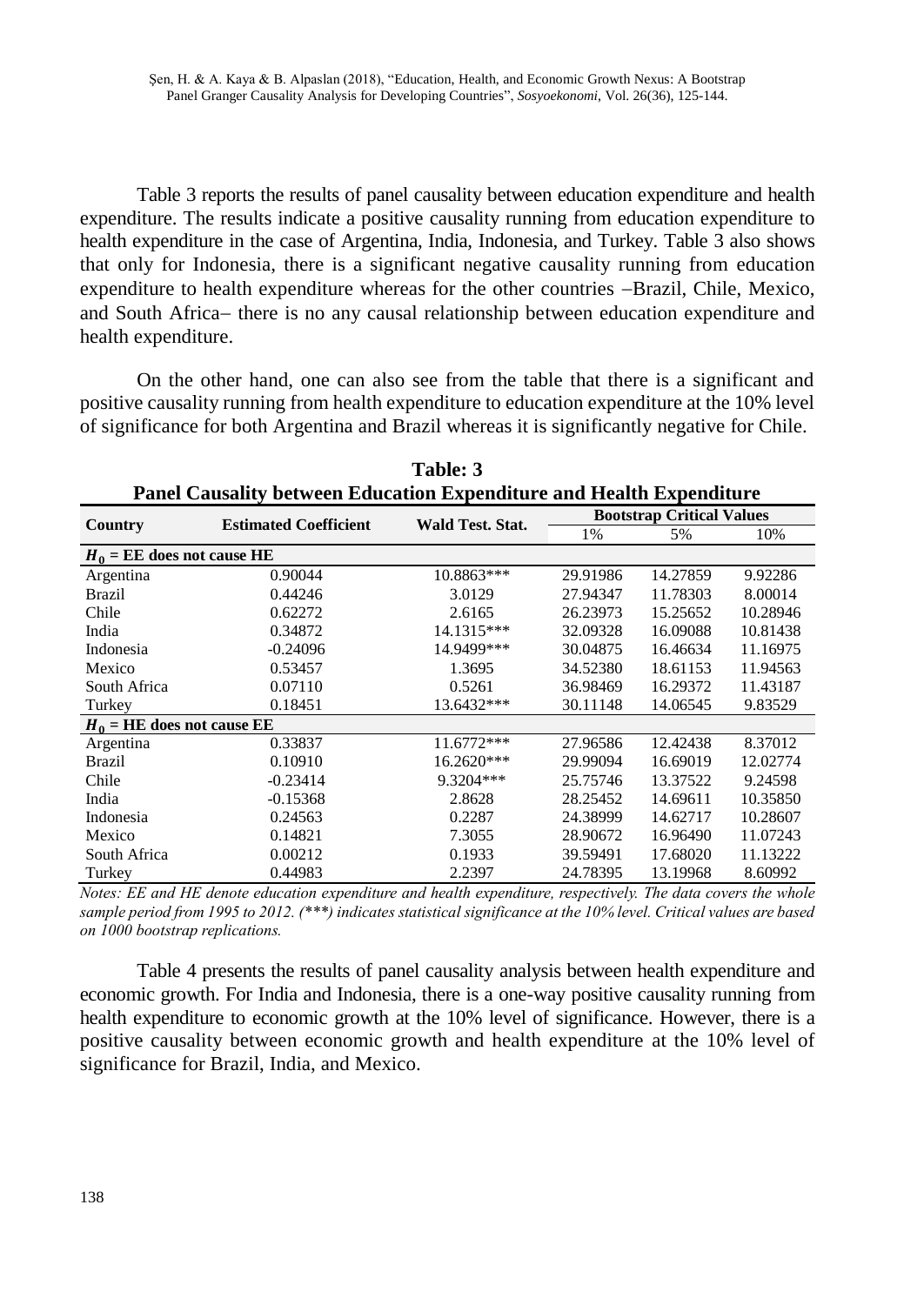| I and Causanty between Health Expenditure and Economic Growth |                              |                  |                                  |          |          |
|---------------------------------------------------------------|------------------------------|------------------|----------------------------------|----------|----------|
| Country                                                       | <b>Estimated Coefficient</b> | Wald Test. Stat. | <b>Bootstrap Critical Values</b> |          |          |
|                                                               |                              |                  | 1%                               | 5%       | 10%      |
| $H_0$ = HE does not cause EG                                  |                              |                  |                                  |          |          |
| Argentina                                                     | $-0.09476$                   | 2.8822           | 28.91754                         | 16.88438 | 11.88212 |
| Brazil                                                        | $-0.06213$                   | 1.9388           | 23.28548                         | 13.75197 | 9.80506  |
| Chile                                                         | $-0.10950$                   | 0.9341           | 29.35356                         | 15.43841 | 9.88200  |
| India                                                         | 0.08676                      | 7.9073***        | 22.60504                         | 10.78642 | 7.08274  |
| Indonesia                                                     | 0.05319                      | 9.9453***        | 30.47210                         | 14.25104 | 9.64235  |
| Mexico                                                        | 0.06343                      | 1.7955           | 23.31440                         | 13.13609 | 8.61279  |
| South Africa                                                  | 0.03631                      | 0.3142           | 23.69670                         | 10.98951 | 8.27678  |
| Turkey                                                        | $-0.04274$                   | 0.3267           | 18.00132                         | 10.84948 | 6.91480  |
| $H_0 = EG$ does not cause HE                                  |                              |                  |                                  |          |          |
| Argentina                                                     | 0.98933                      | 4.8058           | 132.30685                        | 47.01718 | 28.21461 |
| Brazil                                                        | 0.12823                      | 44.9400***       | 145.85376                        | 64.42505 | 36.94133 |
| Chile                                                         | $-0.04789$                   | 5.1832           | 141.38284                        | 50.80185 | 28.36561 |
| India                                                         | 0.02974                      | 43.3983***       | 128.06496                        | 49.22839 | 33.40166 |
| Indonesia                                                     | $-0.17861$                   | 0.6037           | 110.97400                        | 48.52434 | 27.65293 |
| Mexico                                                        | 0.42981                      | 29.2514***       | 113.29115                        | 39.82735 | 25.72612 |
| South Africa                                                  | 0.00718                      | 3.0331           | 183.06789                        | 68.87615 | 42.45660 |
| Turkey                                                        | 0.43189                      | 2.5216           | 153.34393                        | 43.90716 | 22.46637 |

**Table: 4 Panel Causality between Health Expenditure and Economic Growth**

*Notes: HE and EG denote health expenditure and economic growth, respectively. The data covers the whole sample period from 1995 to 2012. (\*\*\*) indicates statistical significance at the 10% level. Critical values are based on 1000 bootstrap replications.*

Finally, Table 5 reports whether both education expenditure and health expenditure cause economic growth. The results generally indicate that there is no causal relationship between the most countries we incorporated into our empirical analysis. In other words, the null hypothesis of non-causality is accepted for Argentina, Chile, India, South Africa, and Turkey. The results indicate that there is a significant and positive causality running from both education expenditure and health expenditure to economic growth for Brazil and Mexico, whereas there exists a significant and negative causality for Indonesia at the 10% level of significance.

Overall, in this study, weak evidence of a causal relation between education expenditure, health expenditure, and economic growth was found for all the developing countries, except Brazil, Mexico, and Indonesia. However, it is important to note that in some cases, the present findings seem to be consistent with other research in the literature, which found a significant and positive causality between either education expenditure or health expenditure and economic growth. For instance, for Turkey, the findings of this study show a significant and positive causality running from economic growth to education expenditure and from education expenditure to health expenditure whereas, as can be seen from the tables, in all other cases, insignificant causality between these variables was reported.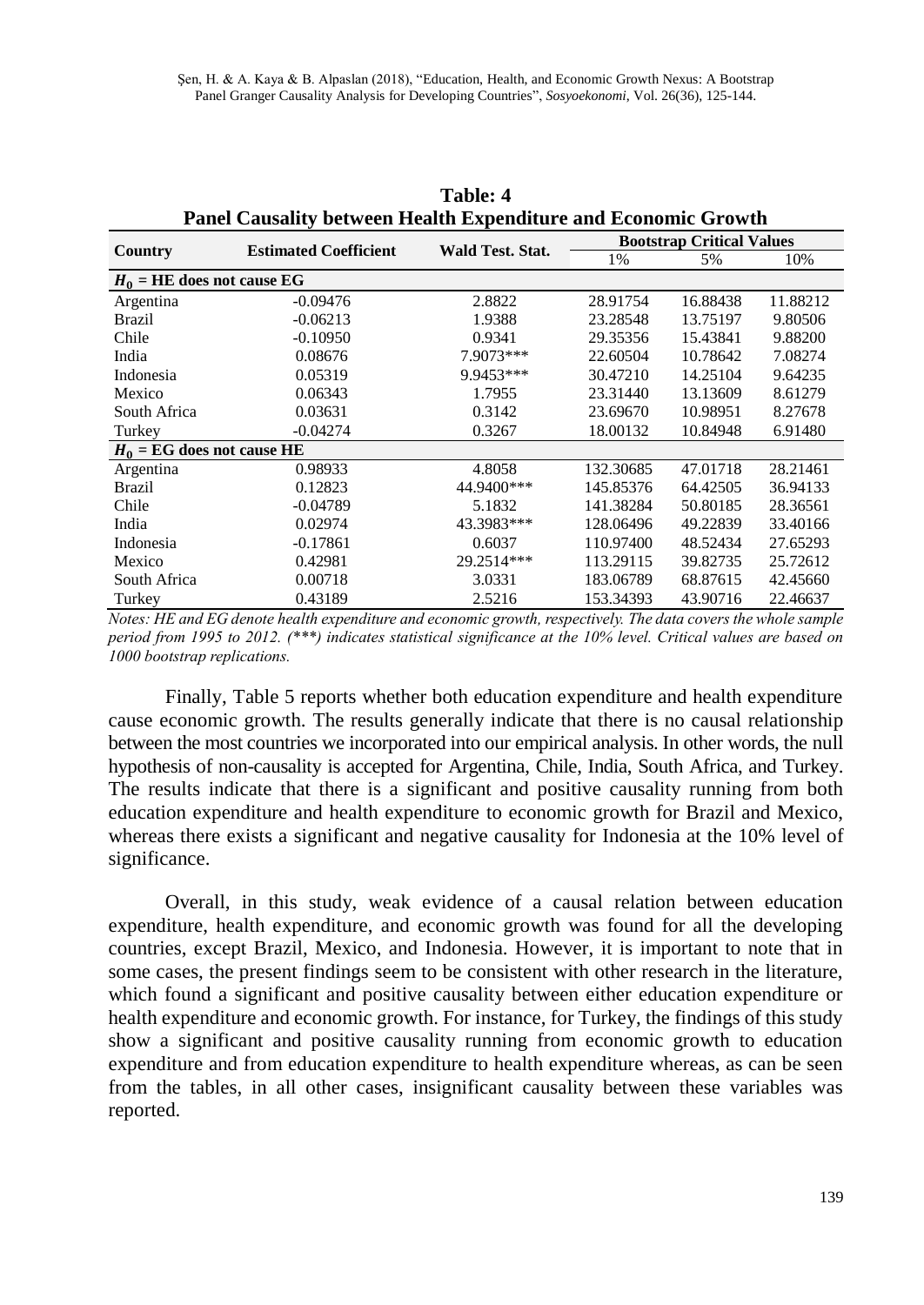| Table: 5                                                                        |
|---------------------------------------------------------------------------------|
| Panel Causality between Education Expenditure, Health Expenditure, and Economic |
| Growth                                                                          |

| .                                 |                              |                  |                                  |          |          |
|-----------------------------------|------------------------------|------------------|----------------------------------|----------|----------|
|                                   | <b>Estimated Coefficient</b> | Wald Test. Stat. | <b>Bootstrap Critical Values</b> |          |          |
| Country                           |                              |                  | 1%                               | 5%       | 10%      |
| $H_0$ = EE and HE do not cause EG |                              |                  |                                  |          |          |
| Argentina                         | 0.91125                      | 0.5375           | 23.91760                         | 11.64349 | 8.36344  |
| <b>Brazil</b>                     | 0.43416                      | 8.1987***        | 24.08561                         | 11.66673 | 7.70296  |
| Chile                             | 0.26265                      | 2.4962           | 28.16428                         | 14.06419 | 9.35561  |
| India                             | $-1.60705$                   | 2.4964           | 20.38808                         | 11.40168 | 7.40787  |
| Indonesia                         | $-0.57502$                   | 8.8719 ***       | 25.05745                         | 11.22712 | 8.26467  |
| Mexico                            | 3.43513                      | 11.3229***       | 27.16365                         | 15.06569 | 10.02151 |
| South Africa                      | 0.08930                      | 1.4766           | 29.22414                         | 14.42257 | 9.21697  |
| Turkey                            | 3.43627                      | 0.3712           | 22.77145                         | 12.70360 | 8.26620  |

*Notes: EE, HE, and EG denote education expenditure, health expenditure, and economic growth respectively. The*  data covers the whole sample period from 1995 to 2012. (\*\*\*) indicates statistical significance at the 10% level. *Critical values are based on 1000 bootstrap replications.*

Table 6 summarizes the direction of Granger causality analysis of education expenditure, health expenditure, and economic growth for all the countries under consideration.

| <b>Direction of Granger Causality</b> | <b>Country and Correlation</b>                                           |
|---------------------------------------|--------------------------------------------------------------------------|
| $EE \rightarrow EG$                   | Argentina and Indonesia: significant and positive                        |
|                                       | Brazil, Chile, India, Mexico, South Africa and Turkey: insignificant     |
| $EG \rightarrow EE$                   | South Africa and Turkey: significant and positive                        |
|                                       | Argentina, Brazil, Chile, India, Indonesia, and Mexico: insignificant    |
|                                       | Argentina, India, and Turkey: significant and positive                   |
| $EE \rightarrow HE$                   | Indonesia: significant and negative                                      |
|                                       | Brazil, Chile, Mexico and South Africa: insignificant                    |
|                                       | Argentina and Brazil: significant and positive                           |
| $HE \rightarrow EE$                   | Chile: significant and negative                                          |
|                                       | India, Indonesia, Mexico, South Africa and Turkey: insignificant         |
| $HE \rightarrow EG$                   | India and Indonesia: significant and positive                            |
|                                       | Argentina, Brazil, Chile, Mexico, South Africa and Turkey: insignificant |
| $EG \rightarrow HE$                   | Brazil, India, and Mexico: significant and positive                      |
|                                       | Argentina, Chile, Indonesia, South Africa and Turkey: insignificant      |
|                                       | Brazil and Mexico: significant and positive                              |
| EE, $HE \rightarrow EG$               | Indonesia: significant and negative                                      |
|                                       | Argentina, Chile, India, South Africa and Turkey: insignificant          |

**Table: 6 Direction of Granger Causality Relationship between Countries**

*Notes: EE, HE, EG denote education expenditure, health expenditure, and economic growth, respectively. "→" represents the causal direction.*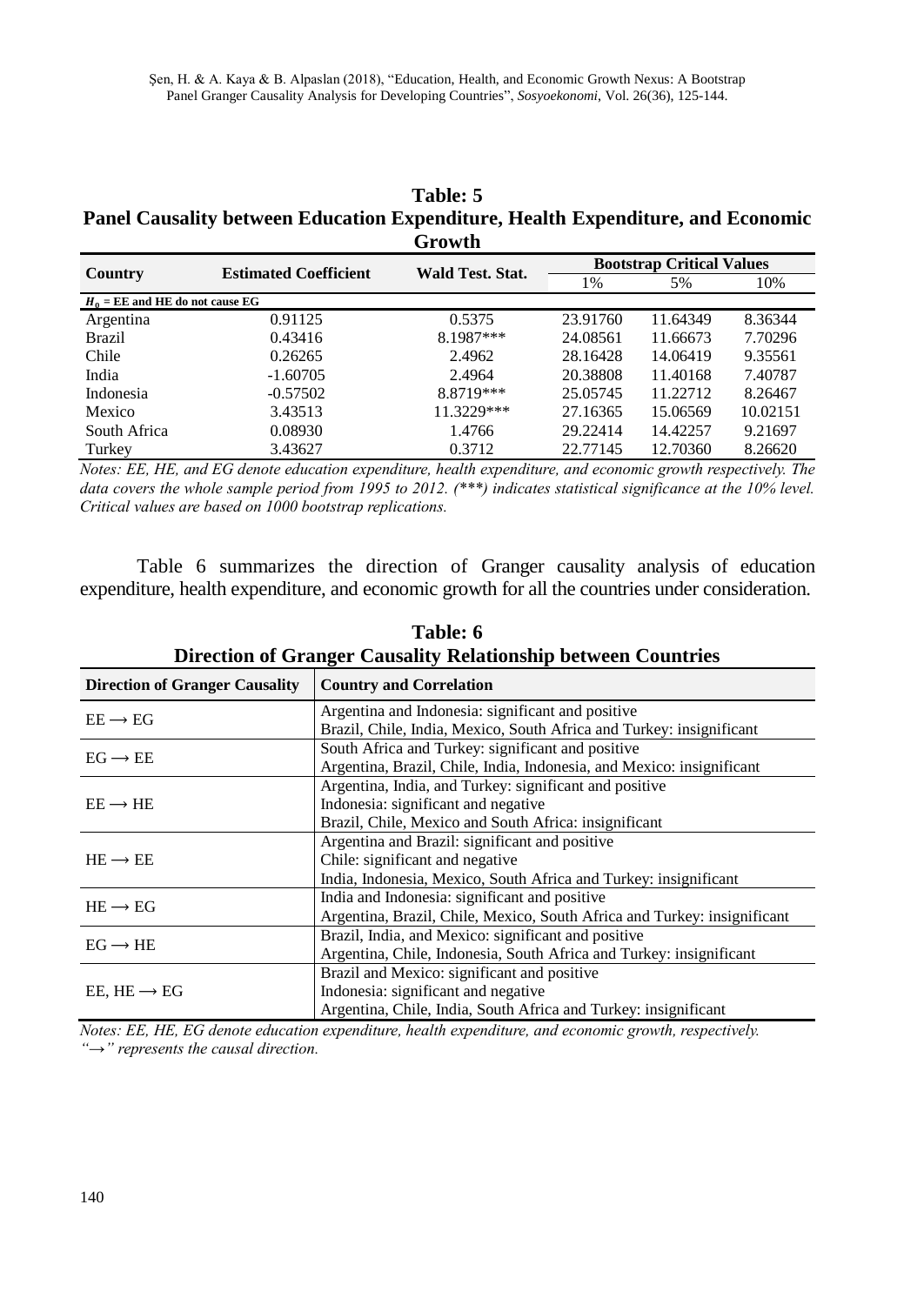## **5. Concluding Remarks**

In this paper, we analyzed the Granger causal relation between education expenditure, health expenditure, and economic growth for the selected eight developing countries: Argentina, Brazil, Chile, India, Indonesia, Mexico, South Africa, and Turkey for over the period 1995-2012. To do so, we employed the bootstrap panel causality technique proposed by Kónya (2006), which considers cross-sectional dependence and heterogeneity across the countries.

The empirical findings of this paper indicate highly mixed results. In contrast to earlier empirical findings, however, no strong evidence of causality between education and health expenditures, and economic growth was detected; it is interesting to note that only in Brazil and Mexico in all eight countries, a significant and positive causality running from education expenditure and health expenditure to economic growth was found; however, contrary to expectations, these results were significantly negative for Indonesia. For the rest of the countries considered in this paper, we found insignificant or no causal relationship between education and health expenditures and economic growth.

## **References**

- Agénor, P. R. (2012), *Public Capital, Growth and Welfare*, New Jersey: Princeton University Press.
- Ahmed, A. & M. Arends-Kuenning (2006), "Do Crowded Classrooms Crowd Out Learning? Evidence from the Food for Education Program in Bangladesh", *World Development*, 34(4), 665-684.
- Albouy, V. & L. Lequien (2009), "Does Compulsory Education Lower Mortality?", *Journal of Health Economics,* 28(1), 155-168.
- Arendt, J. N. (2005), "Does Education Cause Better Health? A Panel Data Analysis Using School Reforms for Identification", *Economics of Education Review*, 24(2), 149-160.
- Barro, R. J. (1991), "Economic Growth in a Cross-Section of Countries", *Quarterly Journal of Economics*, 106(2), 407-443.
- Barro, R. J. (1997), *Determinants of Economic Growth: A Cross-Country Empirical Study*, Cambridge, Mass: MIT Press.
- Barro, R. J. & J. W. Lee (1993), "International Comparisons of Educational Attainment", *Journal of Monetary Economics,* 32(3), 363-394.
- Barro, R. J. & X. Sala-i-Martin (1995), *Economic Growth*, New York: McGraw-Hill.
- Behrman, J. R. (1996), "The Impact of Health and Nutrition on Education", *World Bank Research Observer*, 11(1), 23-37.
- Benhabib, J. & M. Spiegel (1994), "The Role of Human Capital in Economic Development: Evidence from Cross-Country Data", *Journal of Monetary Economics,* 34(2), 143-173.
- Bhargava, A. & D. T. L. Jamison & J. Lau & C. J. L. Murray (2001), "Modeling the Effects of Health on Economic Growth", *Journal of Health Economics,* 20(3), 423-440.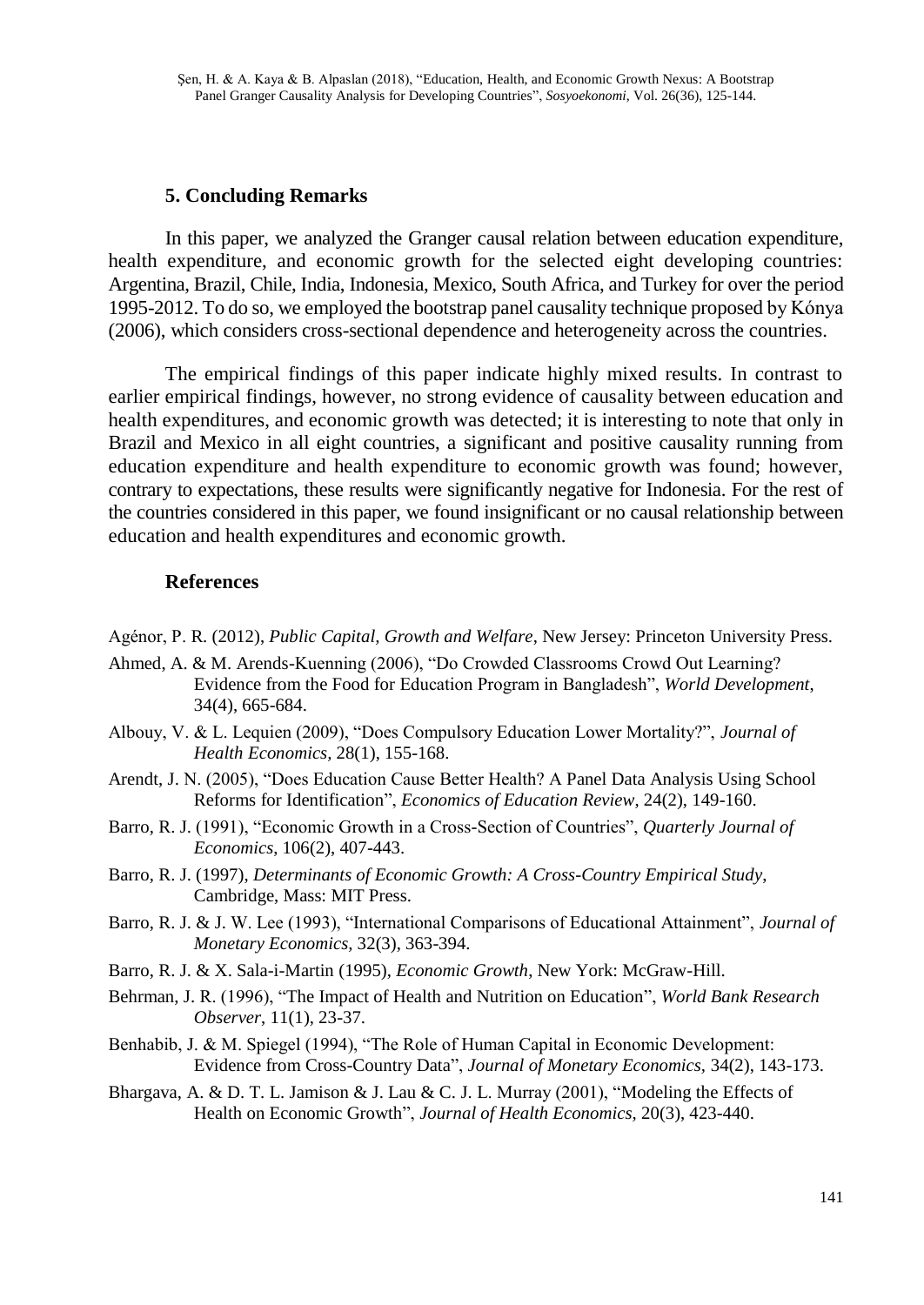- Bils, M. & P. J. Klenow (2000), "Does Schooling Cause Growth", *American Economic Review*, 90(5), 1160-1183.
- Bleakley, H. (2007), "Disease and Development: Evidence from Hookworm Eradication in the American South", *Quarterly Journal of Economics,* 122(1), 73-117.
- Bloom, D. E. & D. Canning & J. Sevilla (2004), "The Effect of Health on Economic Growth: A Production Function Approach", *World Development,* 32(1), 1-13.
- Bloom, D. E. & J. Williamson (1998), "Demographic Transitions and Economic Miracles in Emerging Asia", *World Bank Economic Review,* 12(3), 419-455.
- Boccanfuso, D. & L. Savard & B. E. Savy (2013), "Human Capital and Growth: New Evidences from African Data", *International Economic Journal,* 27(1), 55-77.
- Breusch, T. & A. Pagan (1980), "The Lagrange Multiplier Test and Its Application to Model Specifications in Econometrics", *the Review of Economics Studies,* 47(1), 239-253.
- Cheng, B. S. & R. C. Hsu (1997), "Human Capital and Economic Growth in Japan: An Application of Time Series Analysis", *Applied Economics Letters,* 4(6), 393-395.
- Clark, D. & H. Royer (2013), "The Effect of Education on Adult Health and Mortality: Evidence from Britain", *American Economic Review*, 103(6), 2087-2120.
- Cooray, A. (2013), "Does Health Capital Have Differential Effects on Economic Growth?", *Applied Economics Letters,* 20(3), 244-249.
- Eide, R. E. & M. H. Showalter (2011), "Estimating the Relation between Health and Education: What Do We Know and What Do We Need to Know?", *Economics of Education Review,* 30(5), 778-791.
- Fogel, R. W. (1994), "Economic Growth, Population Health and Physiology: the Bearing of Longterm Processes on the Making of Economic Policy", *American Economic Review,* (84), 369-395.
- Freire-Serén, M. J. (2002), "On the Relationship between Human Capital Accumulation and Economic Growth", *Applied Economics Letters,* 9(12), 805-808.
- Gemmell, N. (1996), "Evaluating the Impacts of Human Capital Stocks and Accumulation on Economic Growth: Some New Evidence", *Oxford Bulletin of Economics and Statistics*, 58(1), 9-28.
- Gyimah-Brempong, K. & M. Wilson (2004), "Health, Human Capital, and Economic Growth in Sub-Saharan African and OECD Countries", *Quarterly Review of Economics and Finance,* 44(2), 296-320.
- Hanushek, E. A. & D. D. Kimko (2000), "Schooling, Labor-Force Quality, and the Growth of Nations", *American Economic Review,* 90(5), 1184-1208.
- Hartwig, J. (2010), "Is Health Capital Formation Good for Long-Term Economic Growth? Panel Granger Causality Evidence for OECD Countries", *Journal of Macroeconomics*, 32(1), 314-325.
- Hoddinott, J. & H. Alderman & J. Behrman (2005), "Nutrition, Malnutrition and Economic Growth", In: G. López-Casasnovas & B. Rivera & L. Currais (Eds.)*, Health and Economic Growth: Findings and Policy Implications*, Cambridge, Mass: MIT Press.
- Hsiao, C. (1981), "Autoregressive Modeling and Money Income Causality Detection", *Journal of Monetary Economics,* 7(1), 85-106.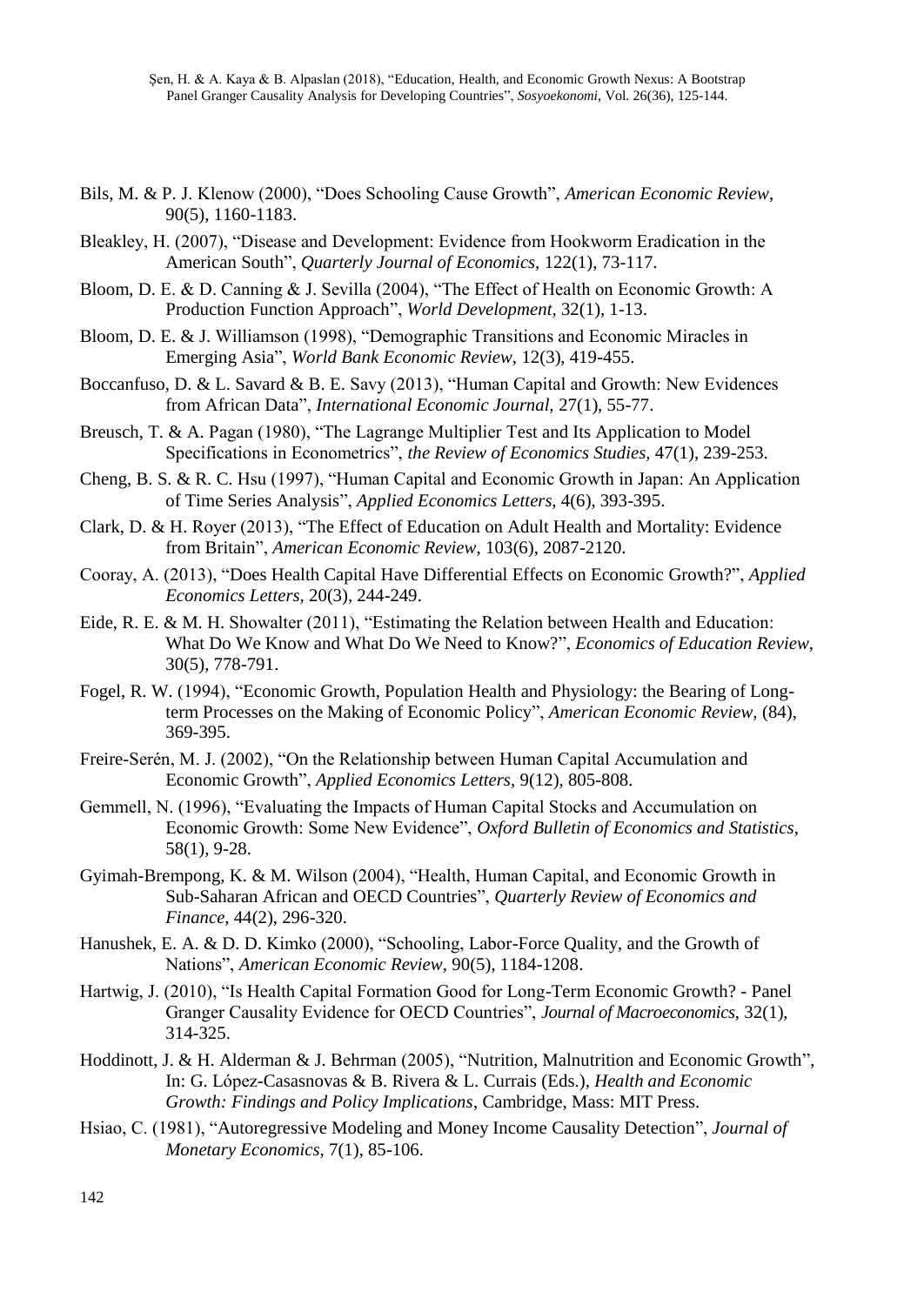- Hurlin, C. (2008), Testing for Granger Non-causality in Heterogeneous Panels, *Working Paper*, Laboratoire d'Economie D'Orleans, University of Orleans.
- Hurt, L. S. & C. Ronsmans & S. Saha (2004), "Effects of Education and Other Socioeconomic Factors on Middle Age Mortality in Rural Bangladesh", *Journal of Epidemiology and Community Health,* 58(4), 315-320.
- In, F. & C. Doucouliagos (1997), "Human Capital Formation and US Economic Growth: A Causality Analysis", *Applied Economics Letters,* 4(5), 329-331.
- Islam, N. (1995), "Growth Empirics: A Panel Data Approach", *Quarterly Journal of Economics*, 110(1195), 1127-1170.
- Jamison, D. T. & L. J. Lau & J. Wang (2005), "Health's Contribution to Economic Growth in an Environment of Partially Endogenous Technical Progress", In: G. López-Casasnovas & B. Rivera & L. Currais (Eds.), *Health and Economic Growth: Findings and Policy Implications*, Cambridge, Mass: MIT Press.
- Jayachandran, S. & A. Lleras-Muney (2009), "Longevity and Human Capital Investments: Evidence from Maternal Mortality Declines in Sri Lanka", *Quarterly Journal of Economics*, 124(1), 349-397.
- Jensen, R. & A. Lleras-Muney (2012), "Does Staying in School (and Not Working) Prevent Teen Smoking and Drinking?" *Journal of Health Economics,* 31(4), 644-675.
- Kónya, L. (2006), "Exports and Growth: Granger Causality Analysis on OECD Countries with a Panel Data Approach", *Economic Modelling,* 23(6), 978-992.
- Li, H. & H. Liang (2010), "Health, Education, and Economic Growth in East Asia", *Journal of Chinese Economic and Foreign Trade Studies,* 3(2), 110-131.
- Lucas, R. E. (1988), "On the Mechanics of Economic Development", *Journal of Monetary Economics,* 22(1), 3-42.
- Mankiw, G. & D. Romer & D. Weil (1992), "A Contribution to the Empirics of Economic Growth", *Quarterly Journal of Economics,* 107(2), 407-437.
- Mayer-Foulkes, D. (2001), "The Long-Term Impact of Health on Economic Growth in Mexico, 1950-1995", *Journal of International Development,* 13(1), 123-126.
- McDonald, S. & J. Roberts (2006), "AIDS and Economic Growth: A Human Capital Approach", *Journal of Development Economics,* 80(1), 228-250.
- Miguel, E. & M. Kremer (2004), "Worms: Identifying Impacts on Education and Health in the Presence of Treatment Externalities", *Econometrica*, 72(1), 159-217.
- Nomura, T. (2007), "Contribution of Education and Educational Equality to Economic Growth", *Applied Economics Letters*, 14(9), 627-630.
- Pesaran, M. H. (2004), "General Diagnostic Tests for Cross Section Dependence in Panels", *IZA Discussion Paper*, 1240, Institute of the Study of Labor, Bonn, Germany.
- Pesaran, M. H. & T. Yamagata (2008), "Testing Slope Homogeneity in Large Panels", *Journal of Econometrics*, 142(1), 50-93.
- Pesaran, M. H. & A. Ullah & T. Yamagata (2008), "A Bias-Adjusted LM Test of Error Crosssection Independence", *Econometrics Journal,* 11(1), 105-127.